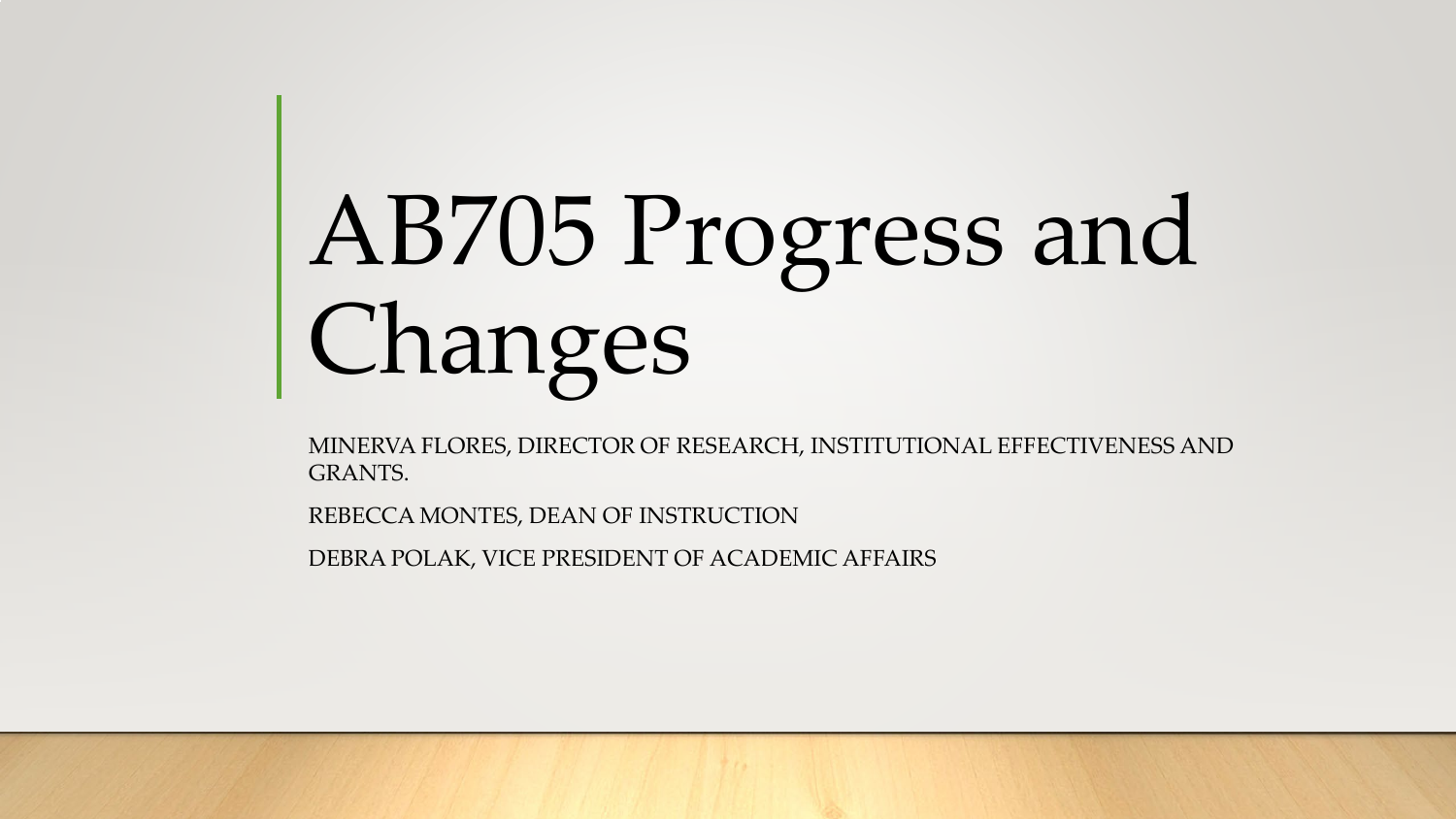# **Equitable Placement and Completion (AB705)**

- *Goal:* Maximize student success in Transfer level Math and English
- *Policy Reform:* Stipulates the time to enrollment & completion; what information can be used for placement; and the standard of proof for any below transfer-level (BTL) placements
- *Implementation:* Research to establish standards & best practices; Required adoption plans with a two-year innovation window; Required validation practices; Enforcement of the law; Continued evaluation and improvement

**AB705 is a historic reform to dismantle structural racism and classism barriers.**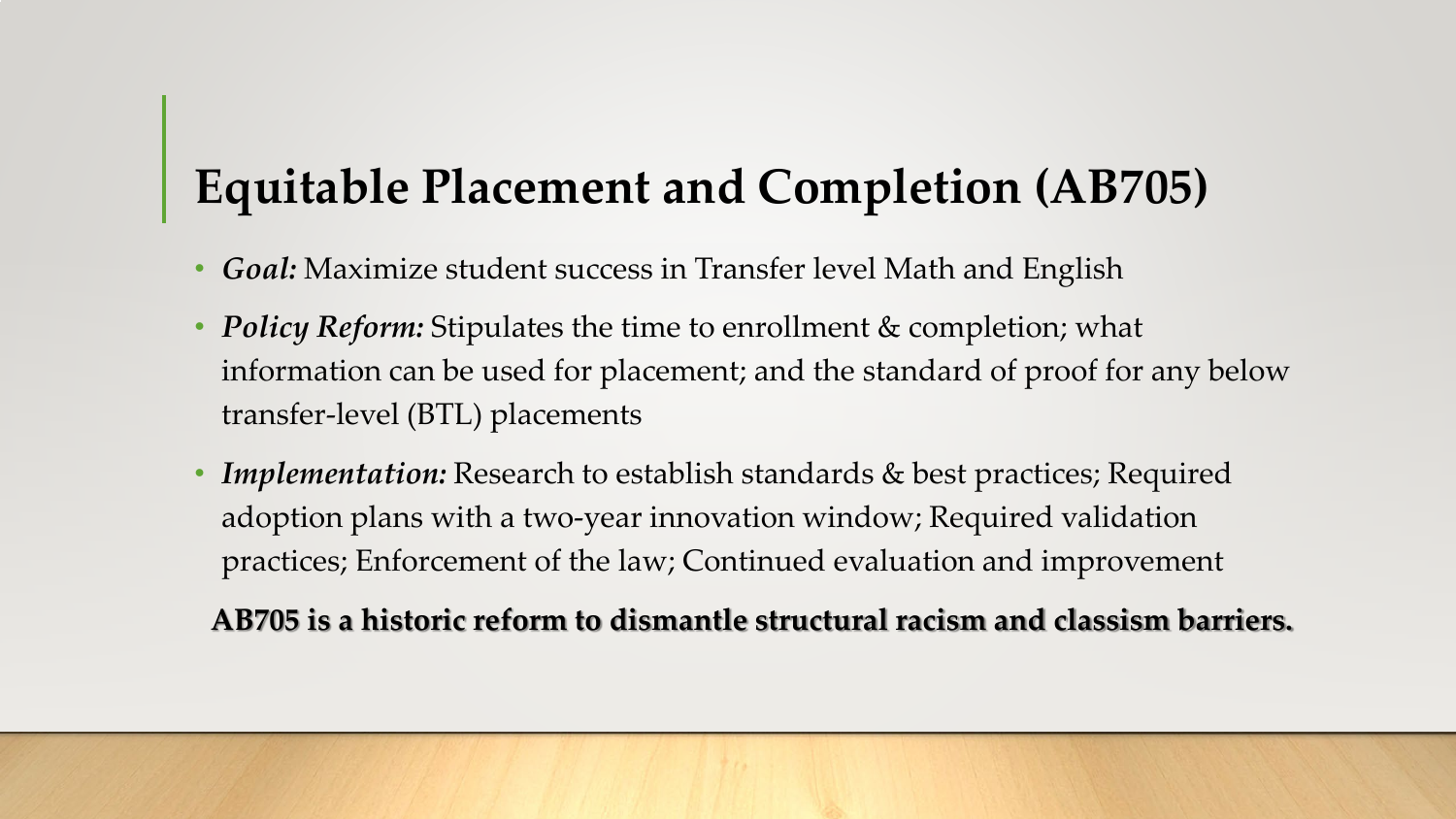## Once upon a time….

- Well intentioned people decided that more time on basic skills was better
- Many students were placed into Math and English via a placement test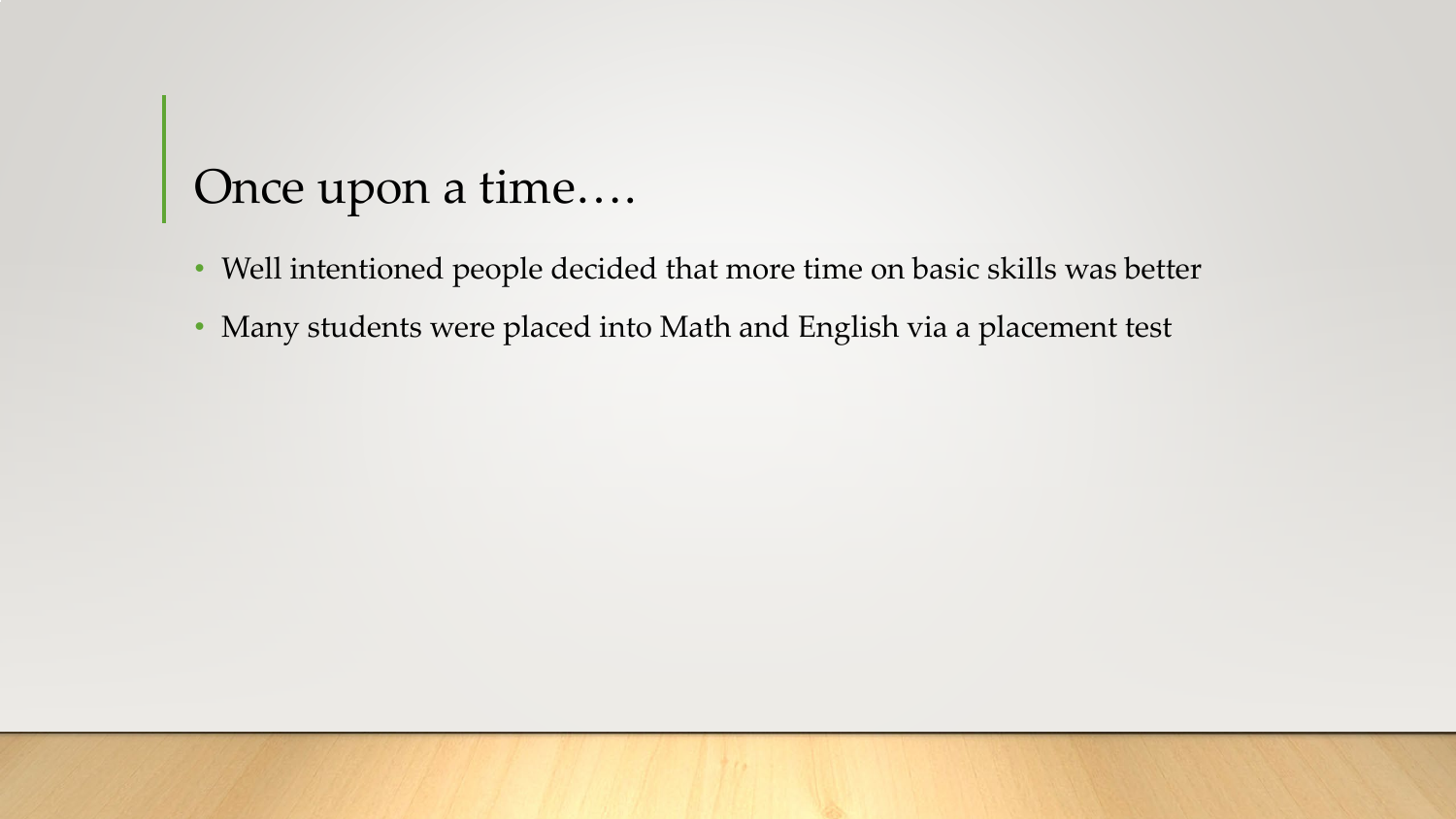#### How do community colleges determine preparedness?

Sample Item: Accuplacer "Sentence Skills" Test Writing a best seller had earned the author a sum of money and had freed him from the necessity of selling his pen for the political purposes of others. Rewrite, beginning with The author was not obliged

The new sentence will include

- A) consequently he earned
- B) because he had earned
- C) by earning
- D) as a means of earning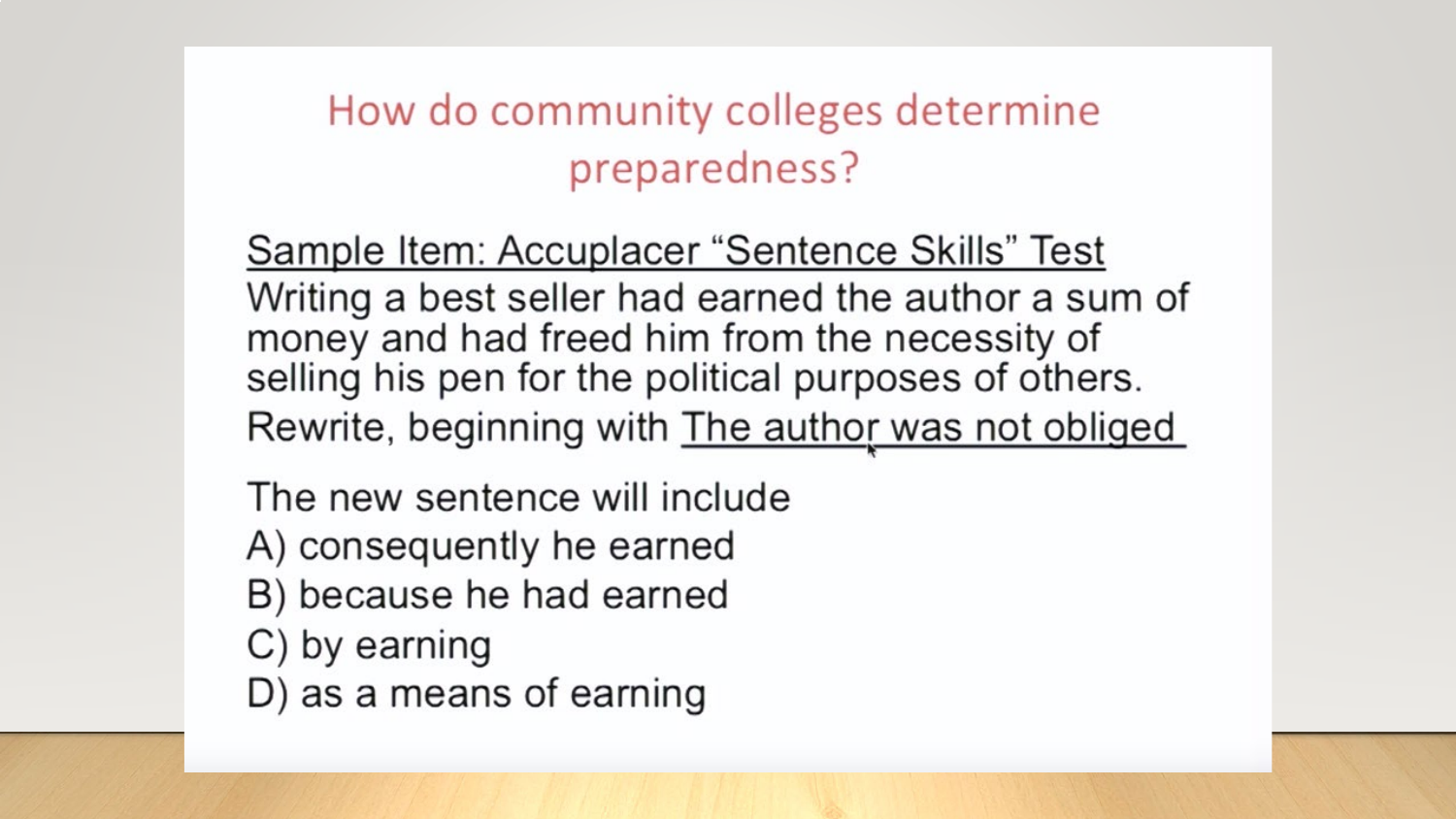#### Are you college ready?

#### Exponents & polynomials ⁄Ш.

Simplify and write answers with positive exponents.

$$
(3x2 - 5x - 6) + (5x2 + 4x + 4)
$$
  
\n
$$
\frac{(2a-5b4c3)-2}{(3a3b-7c3)2}
$$
  
\n
$$
\cdot \frac{(3x0y5z6)(-2xy3z-2)}{3x0z-2z-1}
$$
  
\n
$$
\cdot \frac{(a5b7c9)(-ay3z-2)}{(-a5b7c9)4}
$$
  
\n
$$
\cdot \frac{(4x2y6z)2(-x-2y3z4)6}{(4x2y6z)2(-x-2y3z4)6}
$$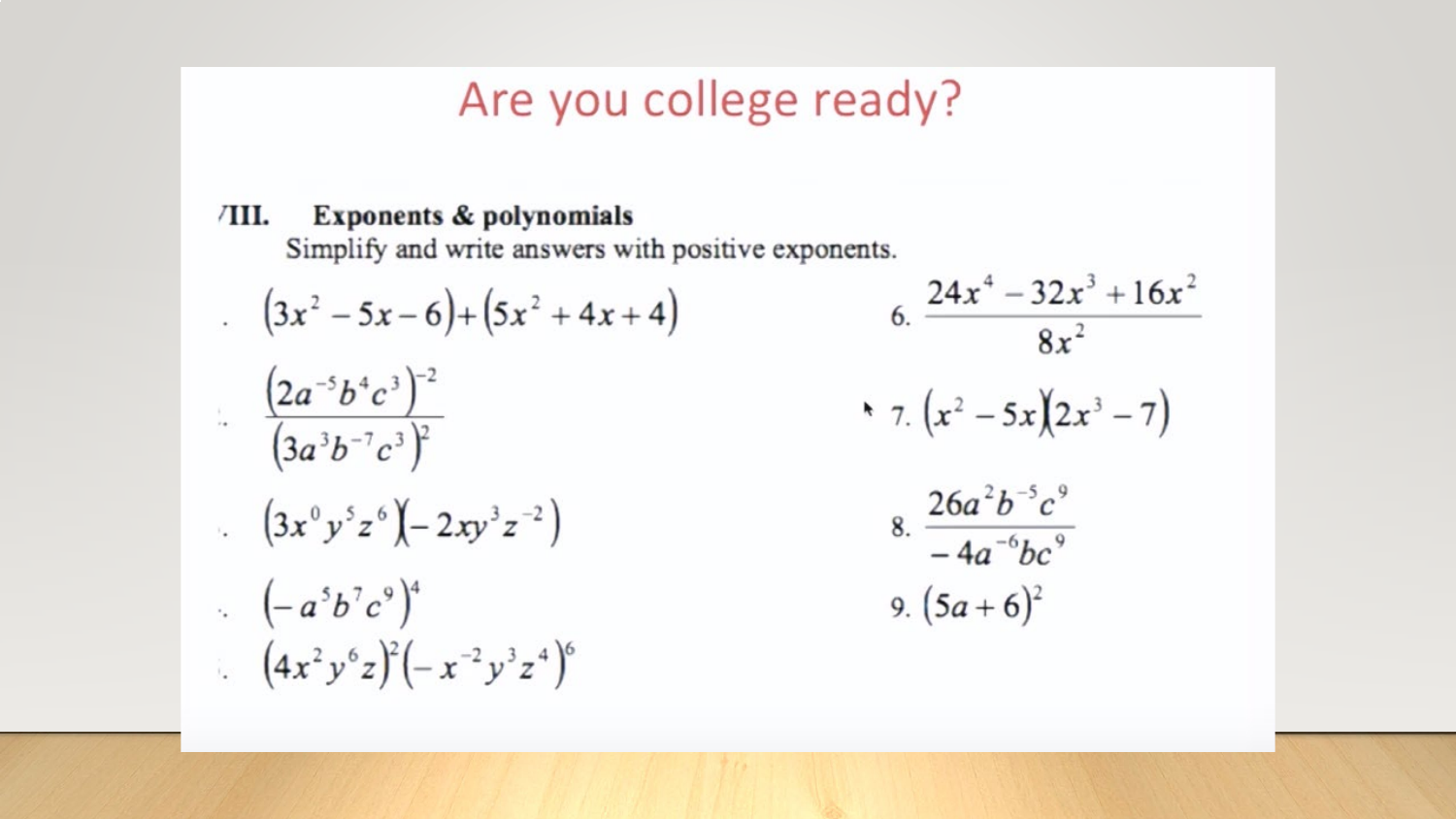# The Unintended Consequence

| <b>Students' Starting Placement</b><br><b>Mathematics</b> | % Completing a<br><b>Transferable Math</b><br><b>Course in 3 Years</b> |
|-----------------------------------------------------------|------------------------------------------------------------------------|
| One Level Below                                           | 35%                                                                    |
| Two Levels Below                                          | 15%                                                                    |
| Three or more Levels Below                                | 6%                                                                     |

Statewide data, Basic Skills Cohort Tracker, Fall '09-Spring '12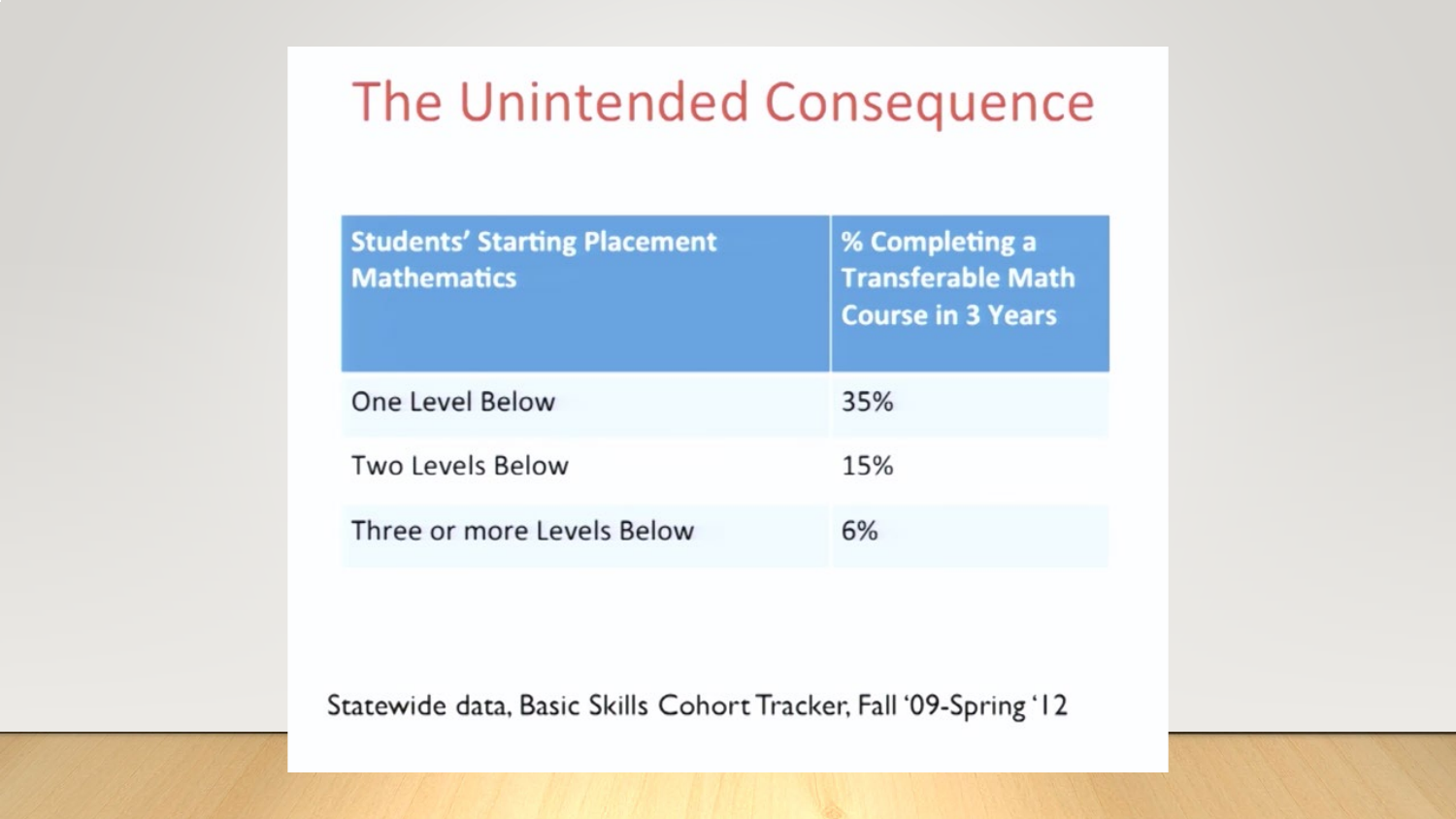# The Unintended Consequence

| <b>Students' Starting Placement</b><br><b>Mathematics</b> | % Completing a<br><b>Transferable Math</b><br><b>Course in 3 Years</b>                                 |
|-----------------------------------------------------------|--------------------------------------------------------------------------------------------------------|
| One Level Below                                           | 35%                                                                                                    |
| <b>Two Levels Below</b>                                   | 15%                                                                                                    |
| Three or more Levels Below                                | Across CA, more than<br>6%<br>half of Black and<br>Hispanic students in<br>remedial math<br>begin here |

Statewide data, Basic Skills Cohort Tracker, Fall '09-Spring '12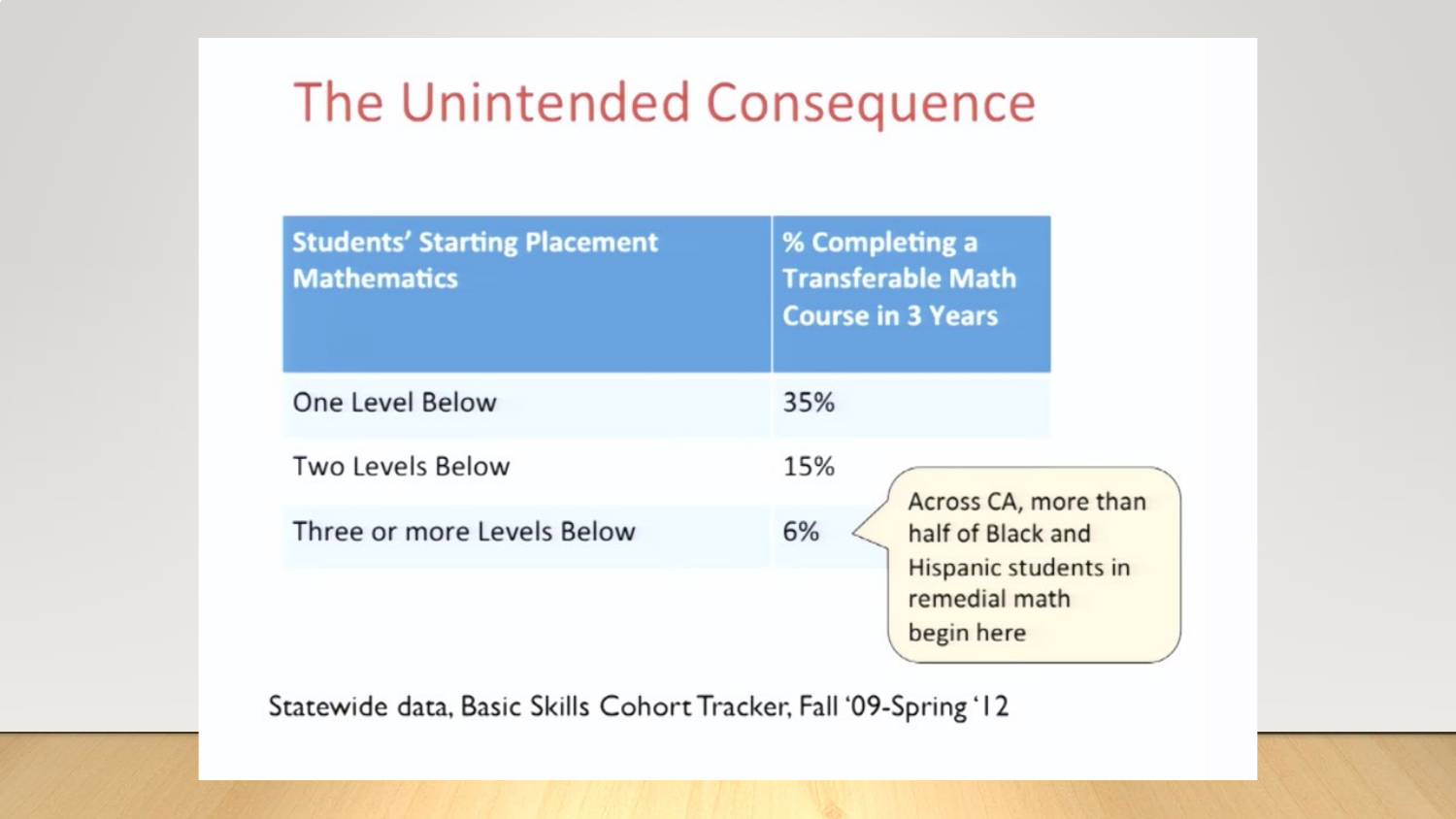# English and Math Placement by F19

**(Transfer level within one year using high school coursework, grades, and/or GPA for placement)**

Sec 2.  $(d)(1)(A)$ 

A community college district or college shall maximize the probability that a student will enter and complete transfer-level coursework in English and mathematics within a one-year timeframe and use, in the placement of students into English and mathematics courses in order to achieve this goal, one or more of the following measures:

- i. High school coursework
- ii. High school grades
- iii. High school grade point average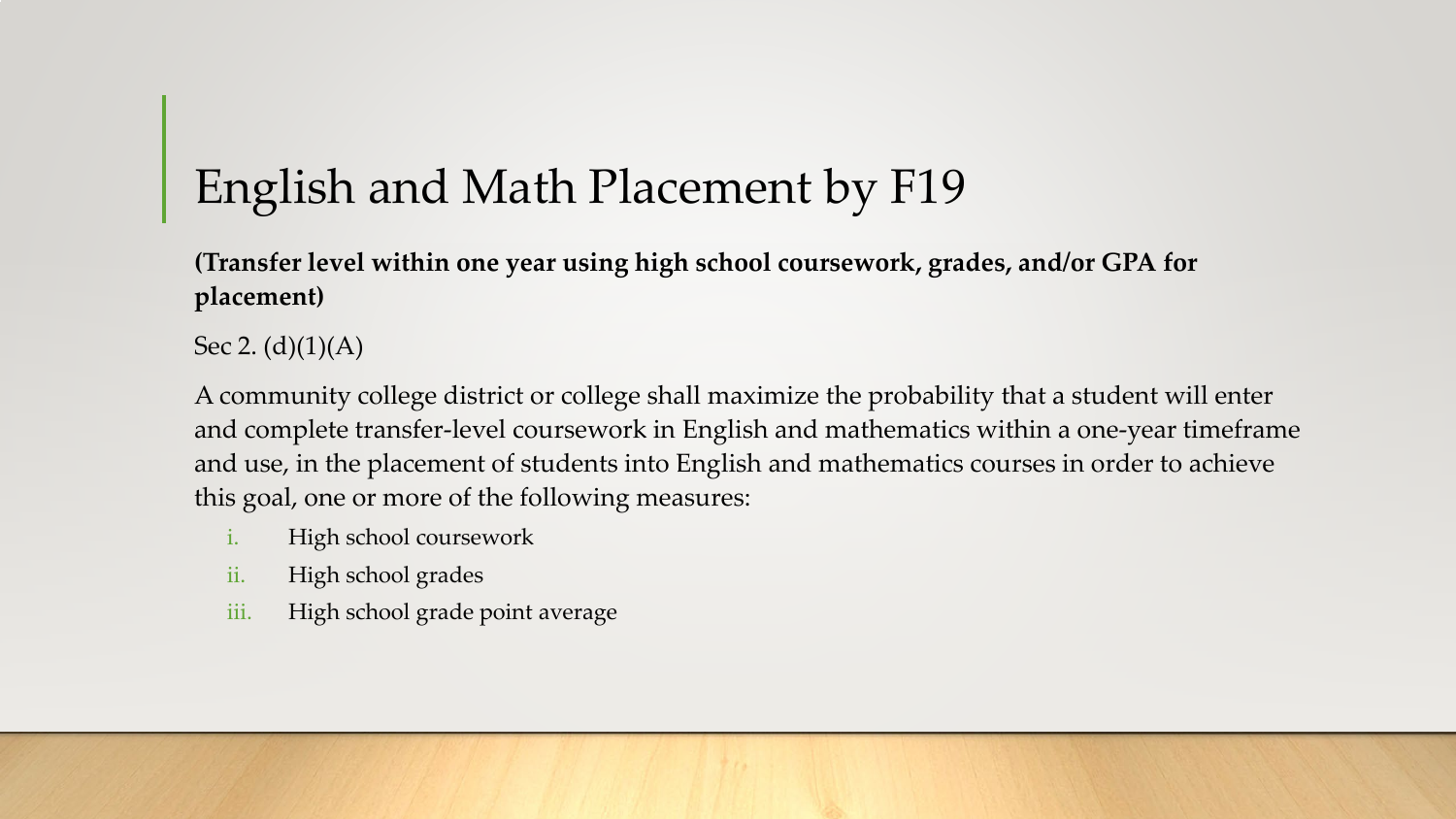# Previous English Pathway

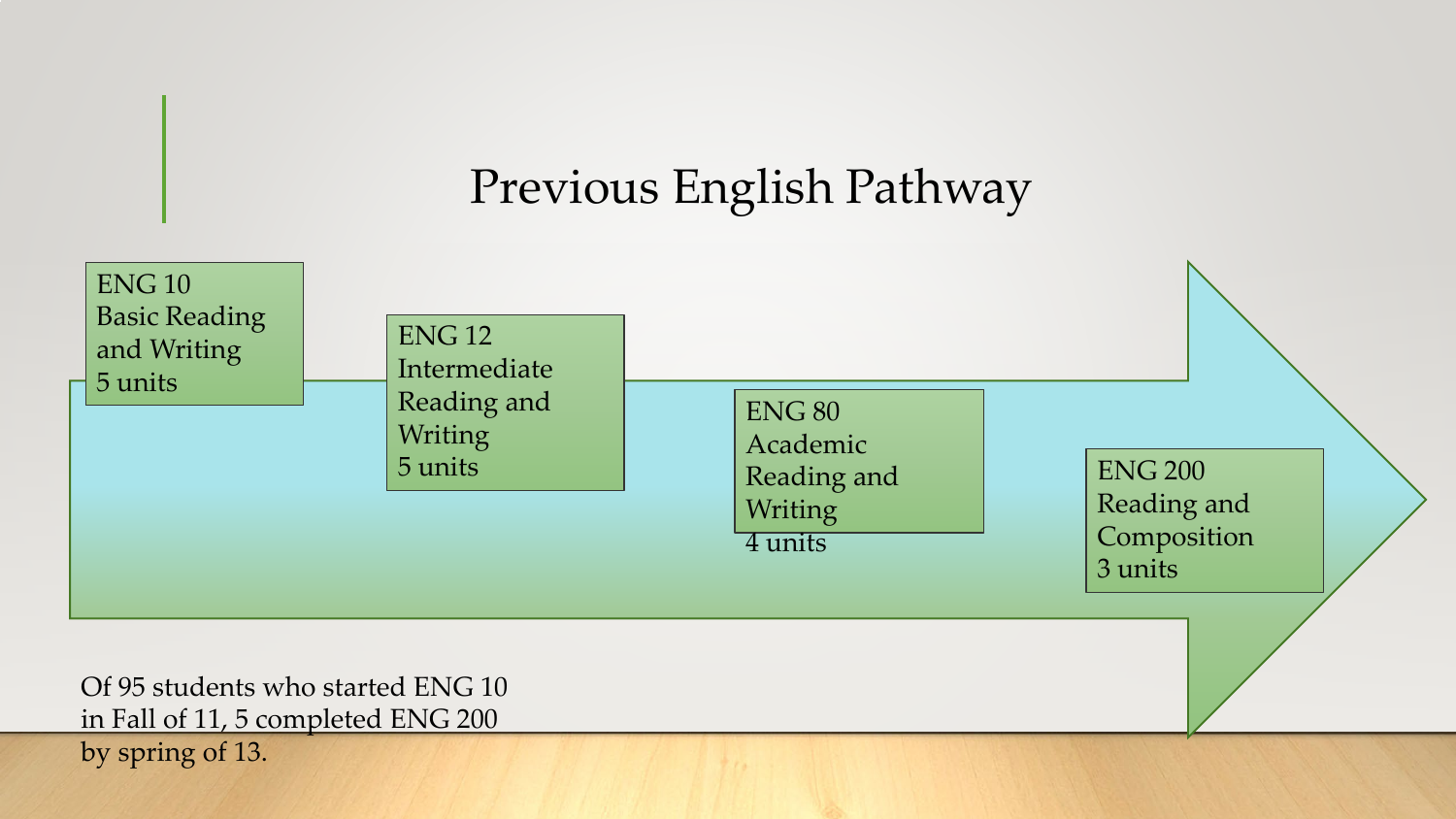#### Accelerated English Pathway

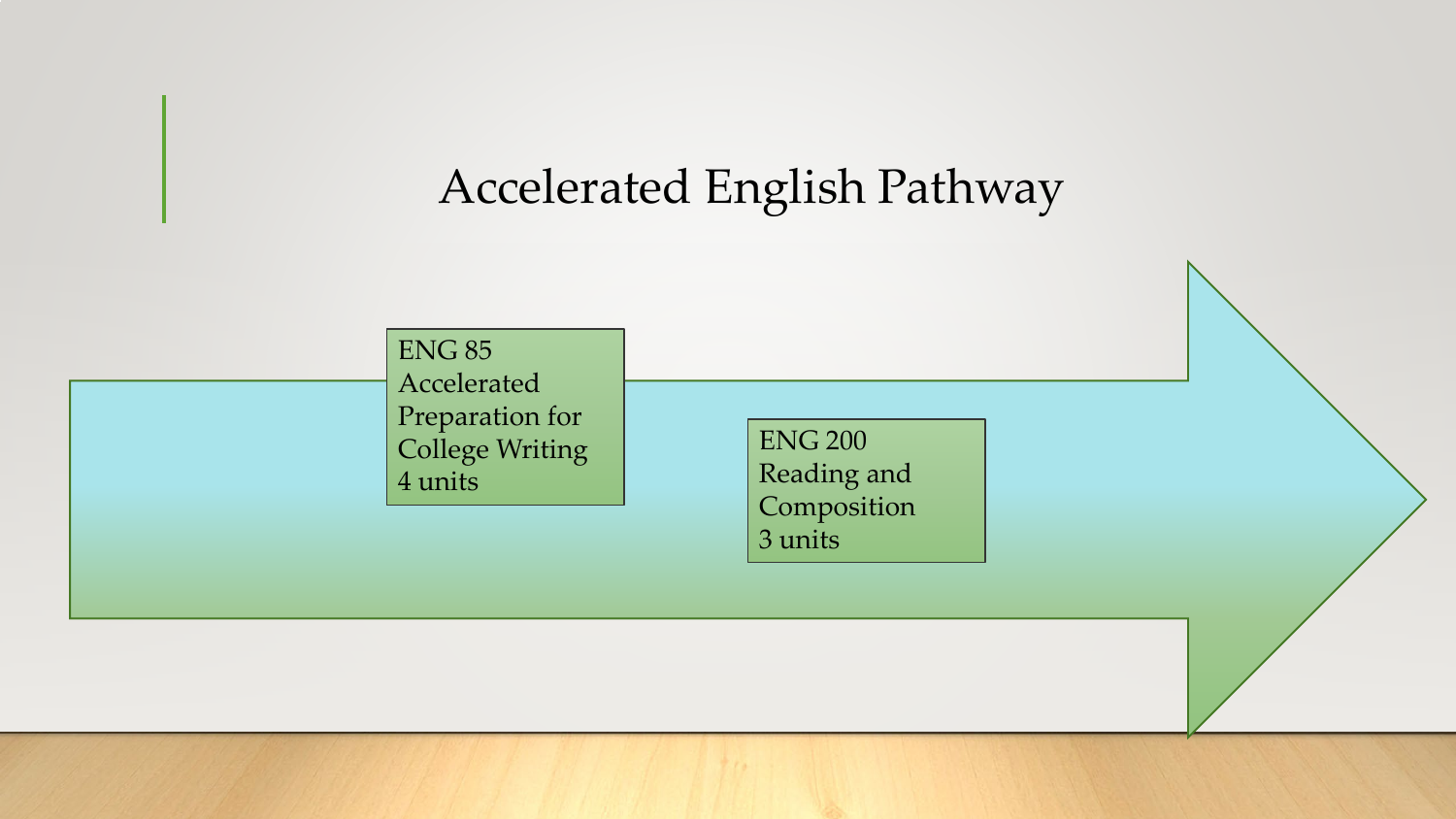## Approved AB705 placements– all self-guided

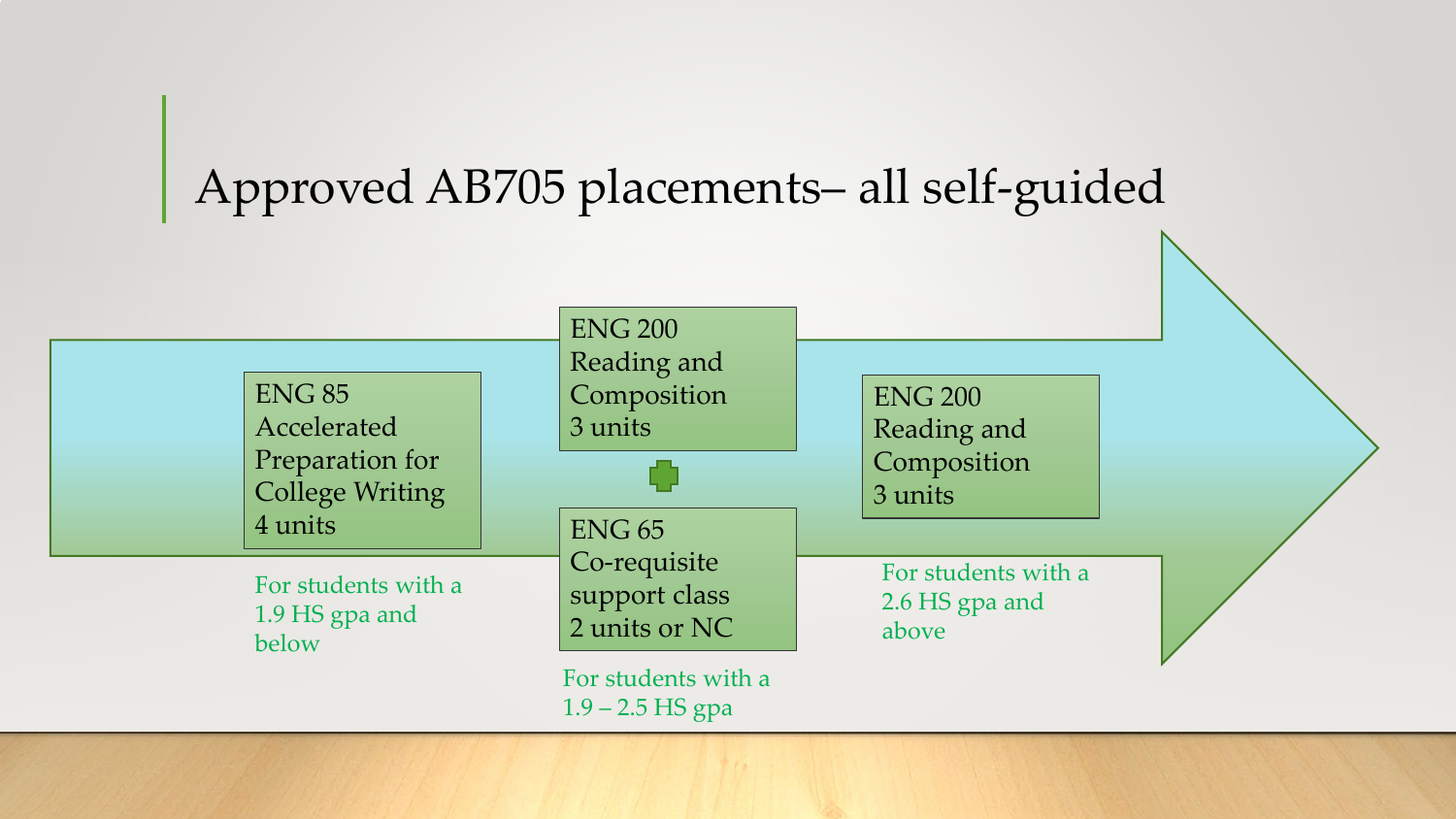#### Previous Math Pathway

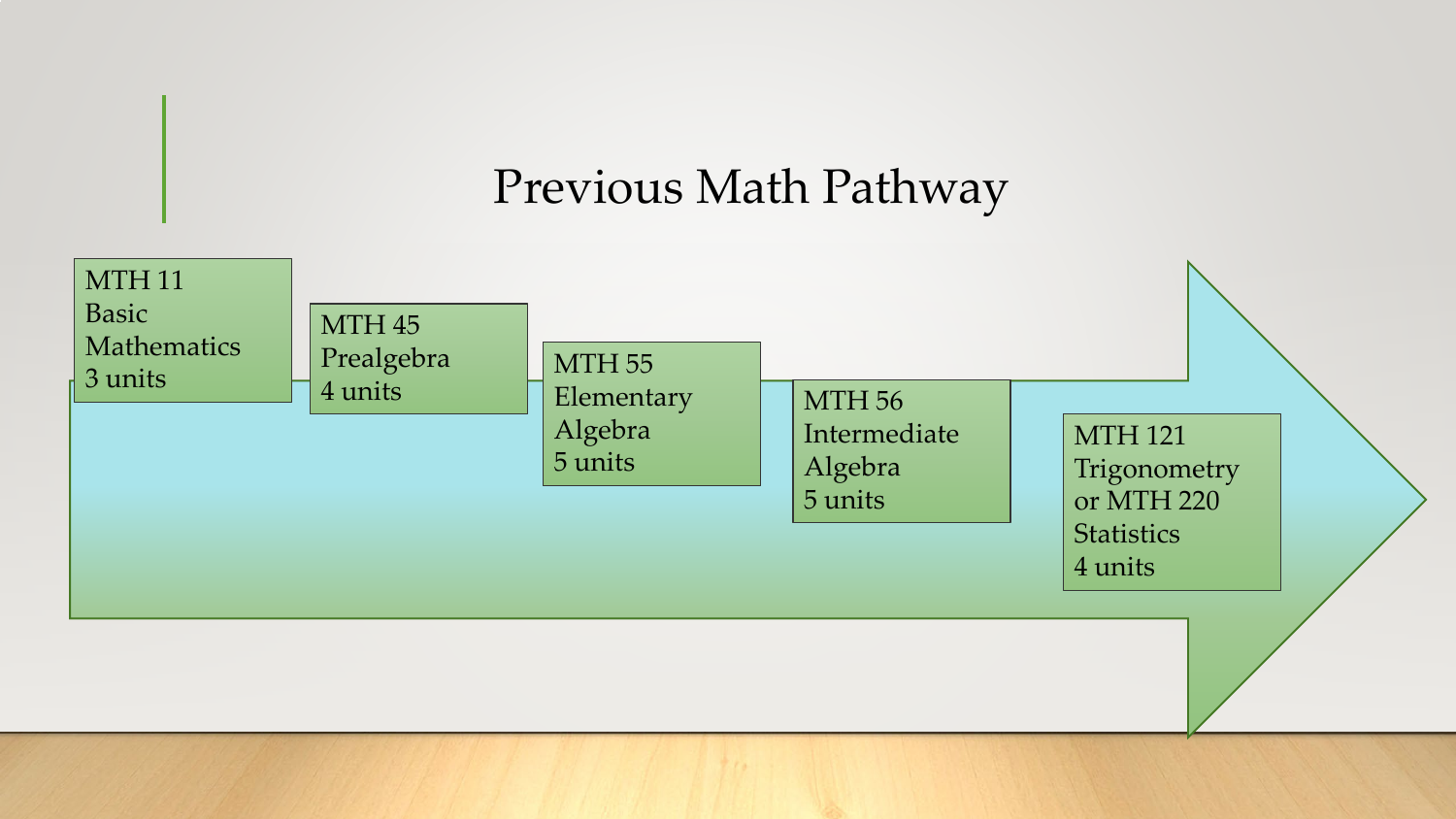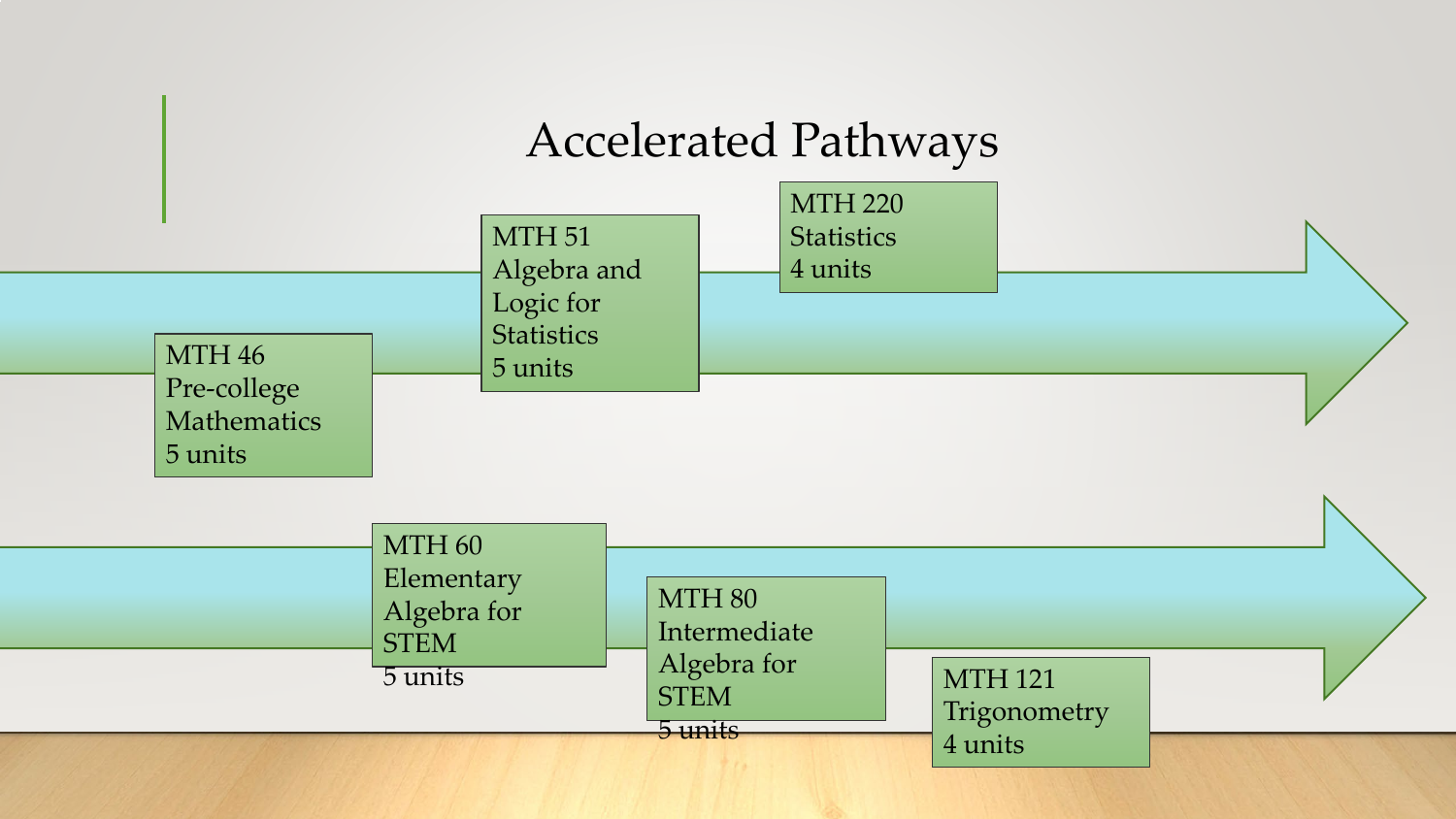# CC Approved AB705 placements – placement based on multiple measures

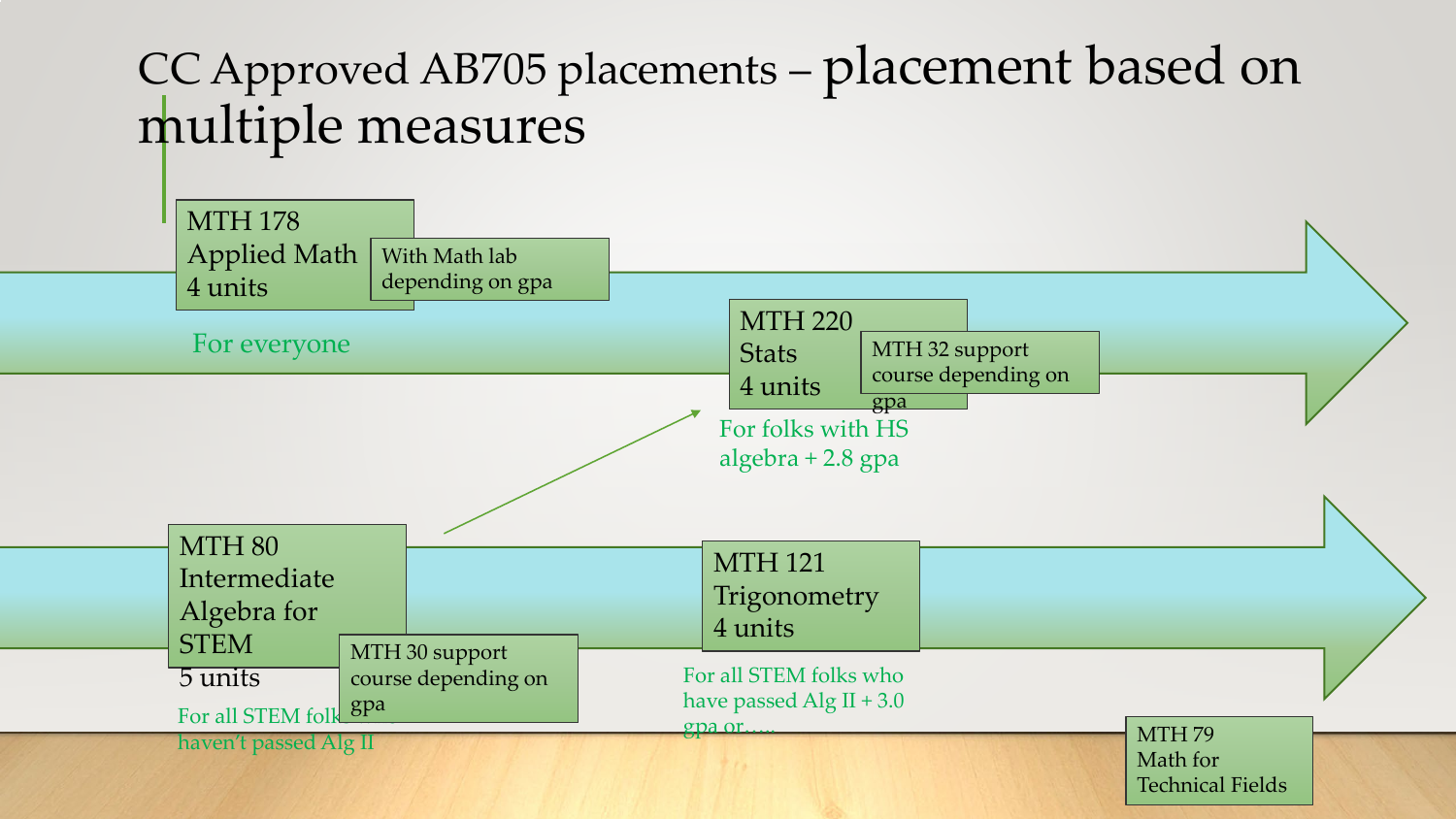#### Fall 2019, majority of **New CCC** students enrolled in transfer level

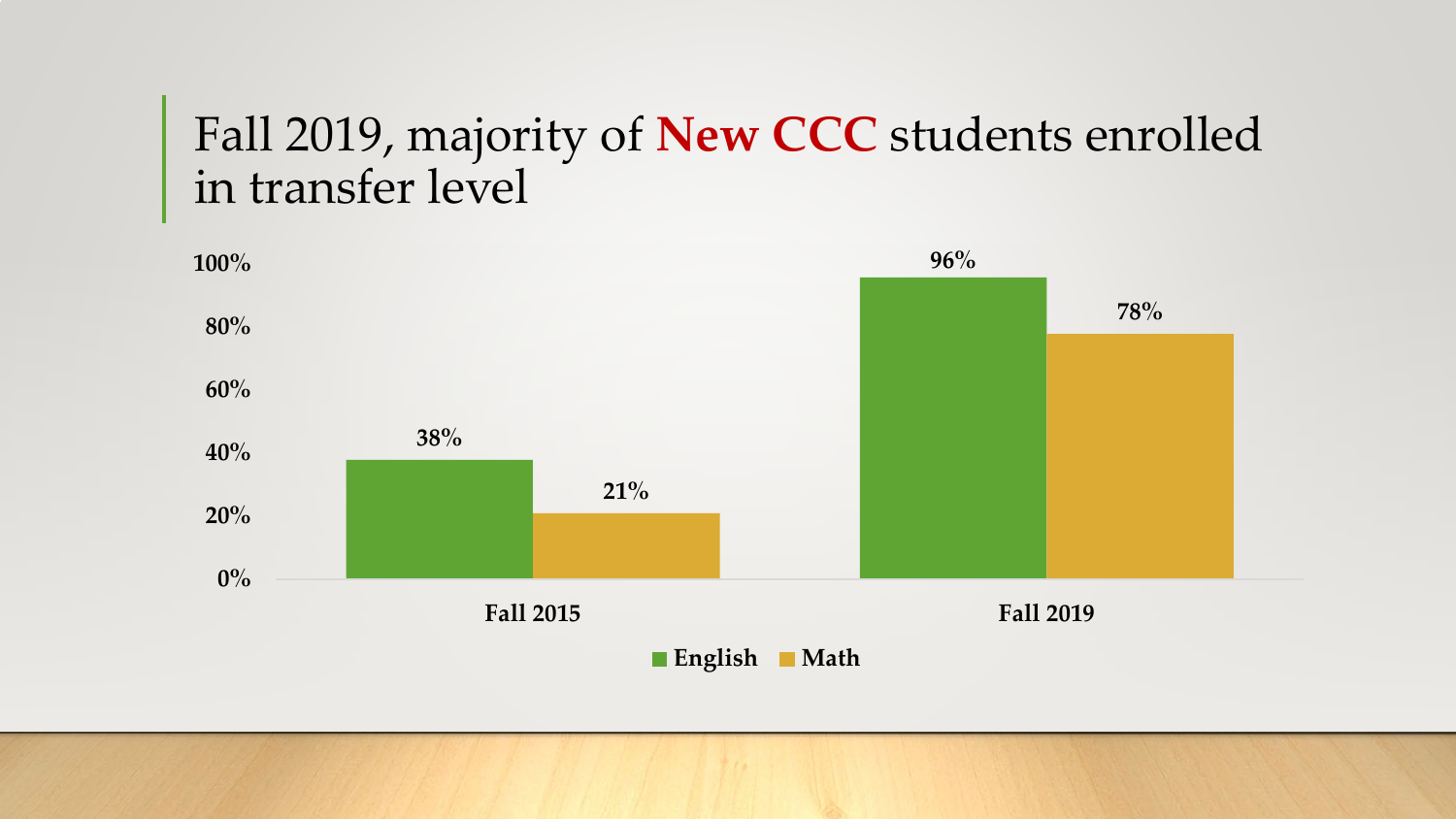#### Fall 2019, majority of **New MC** students enrolled in transfer level

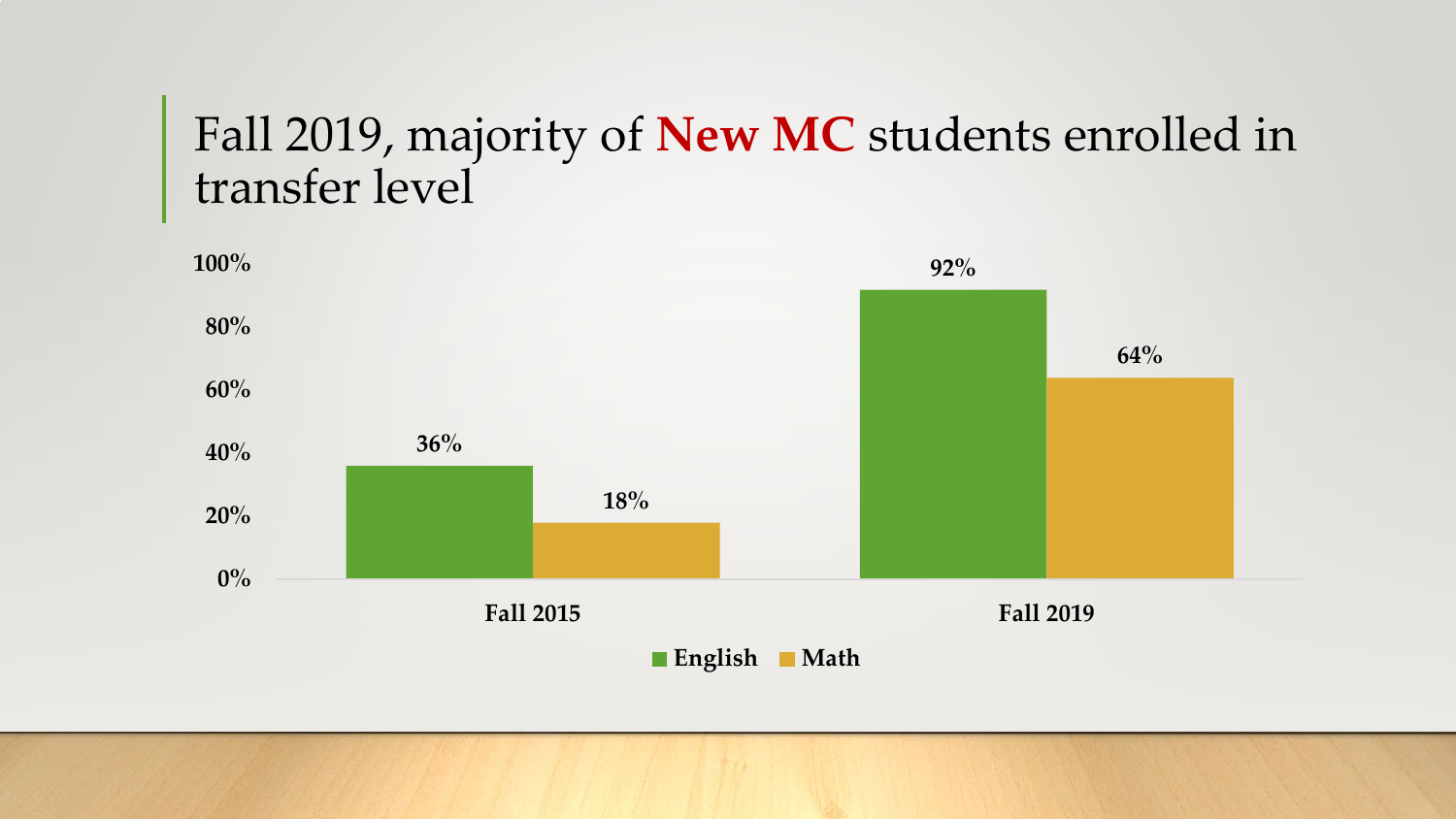#### Fall 2019 MC Math and English Placement tool

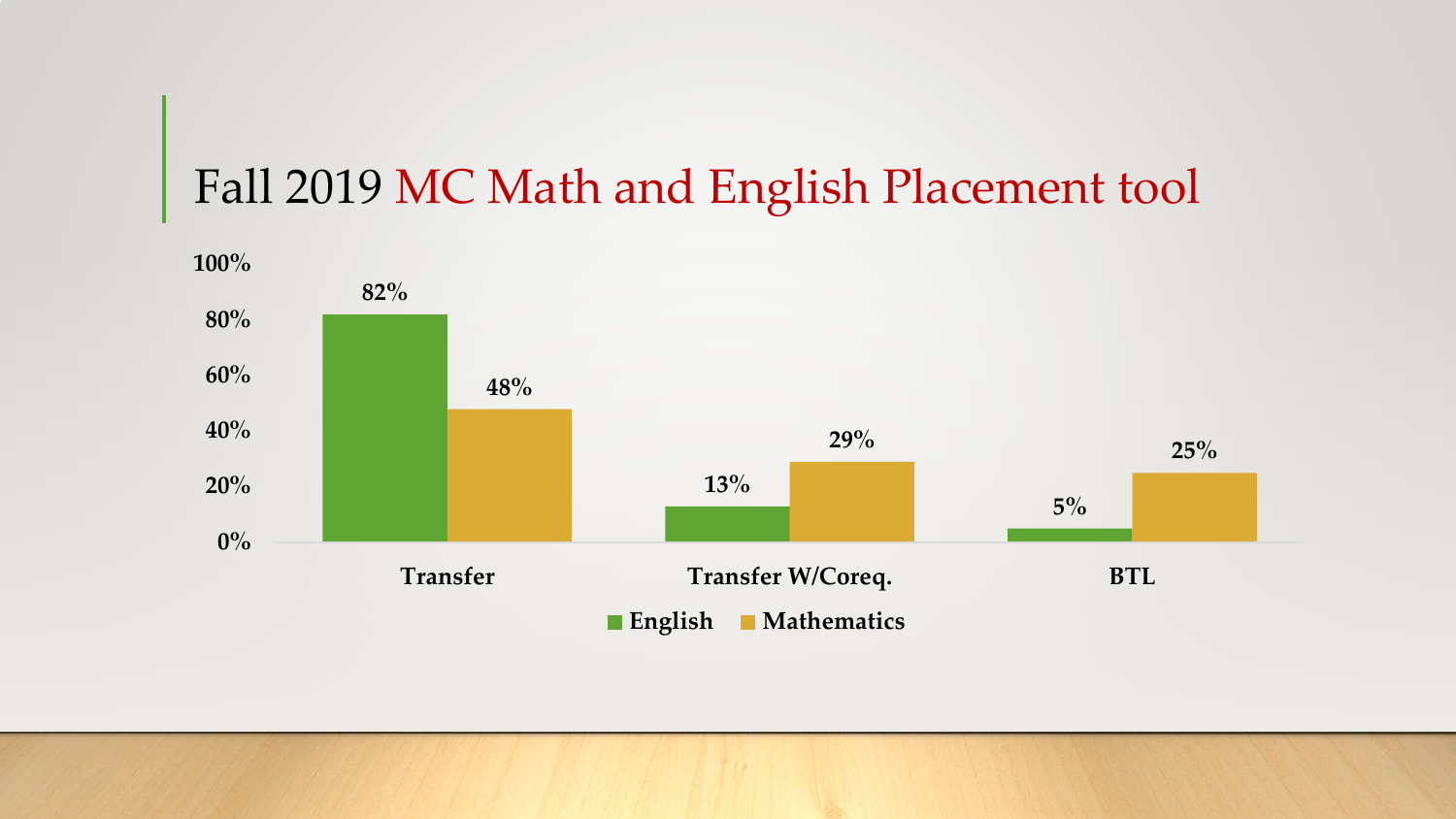#### Fall 2019 MC Enrollment (all new students)

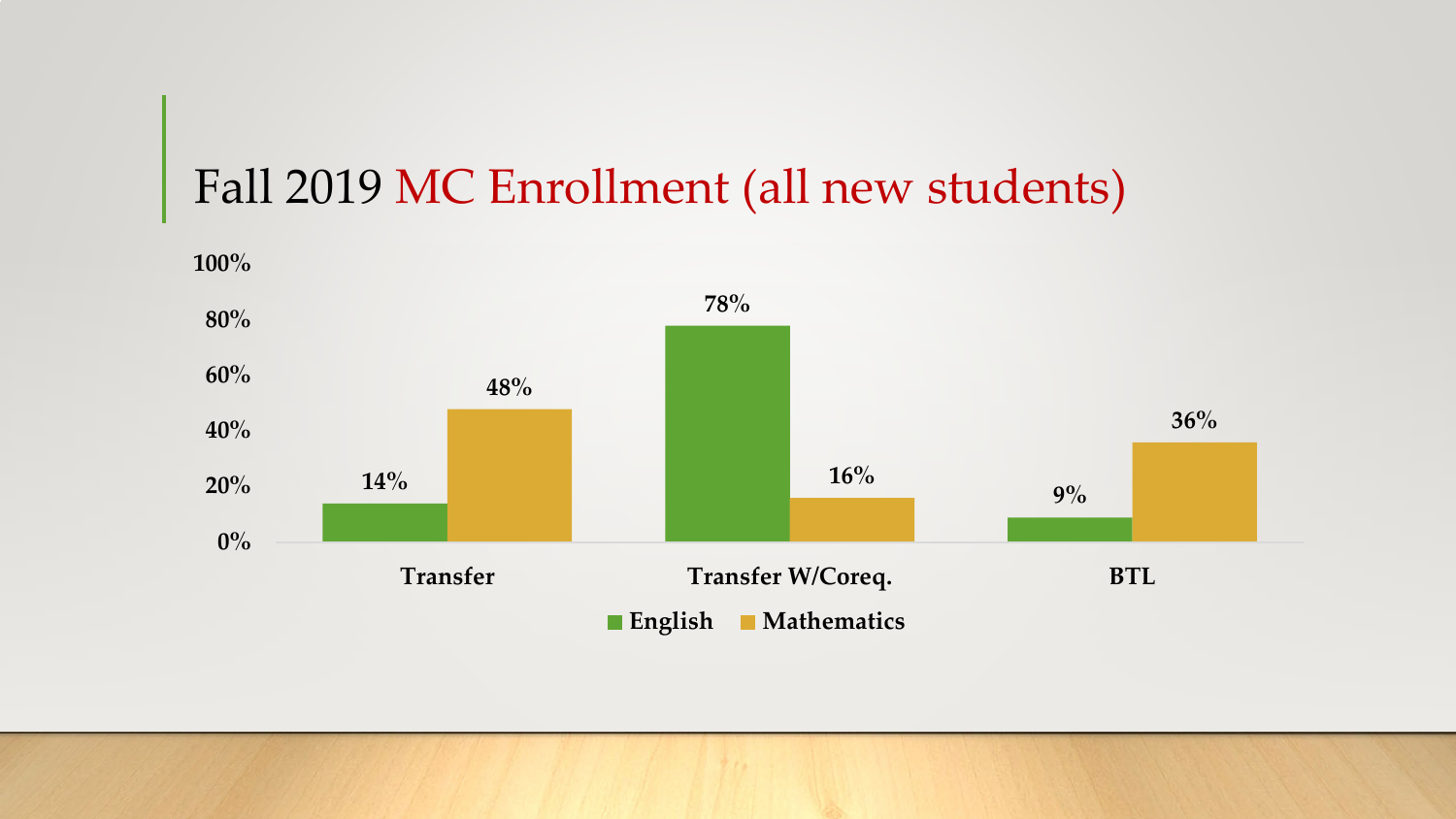

*transfer level for Fall 2015*

**English Mathematics**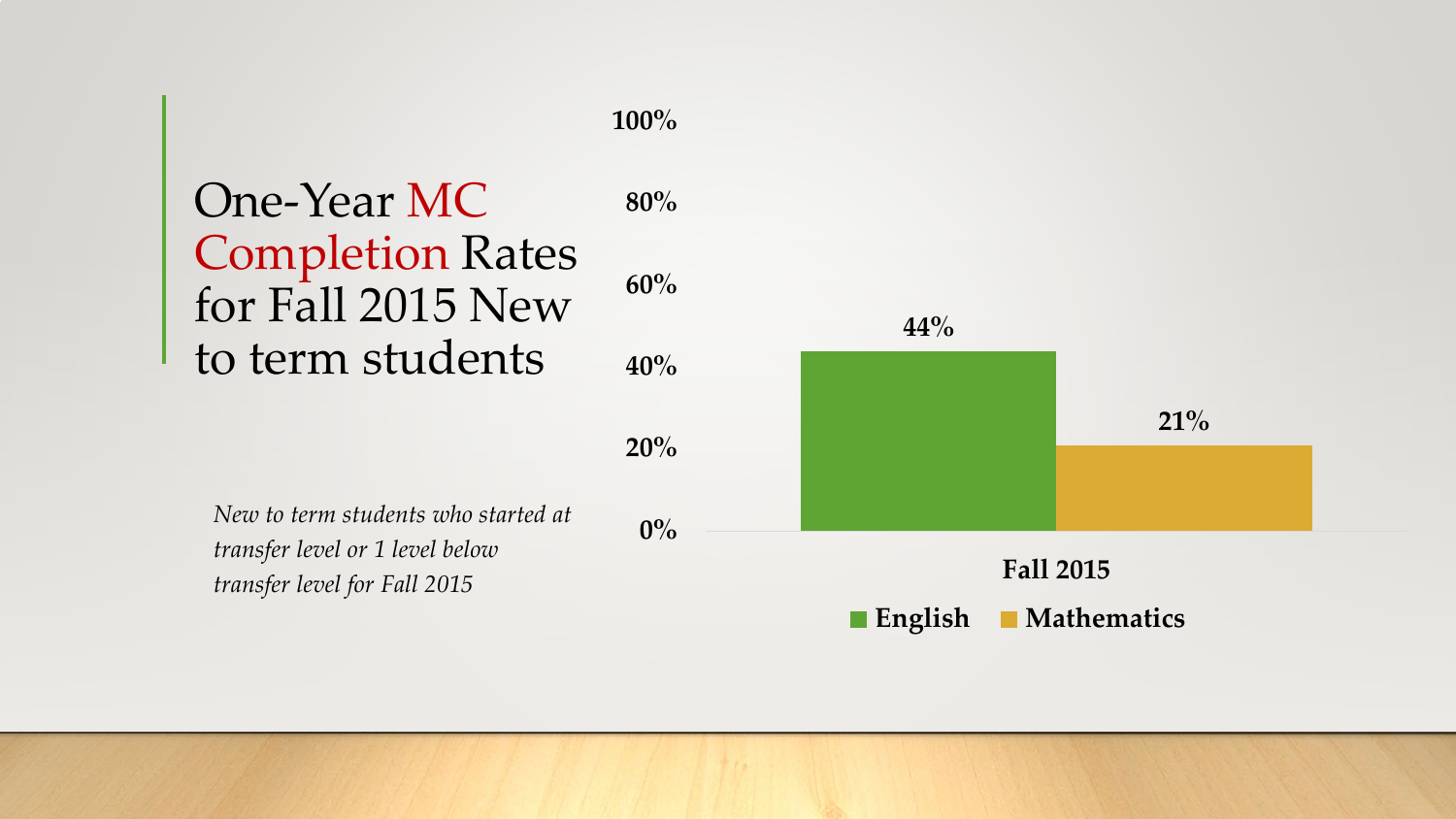#### One-Year MC Completion Rates for Fall 2019 New to term students **40% 60% 80%**

**0%**

**20%**

**100%**

*New to term students who started at transfer level or 1 level below transfer level for Fall 2019*

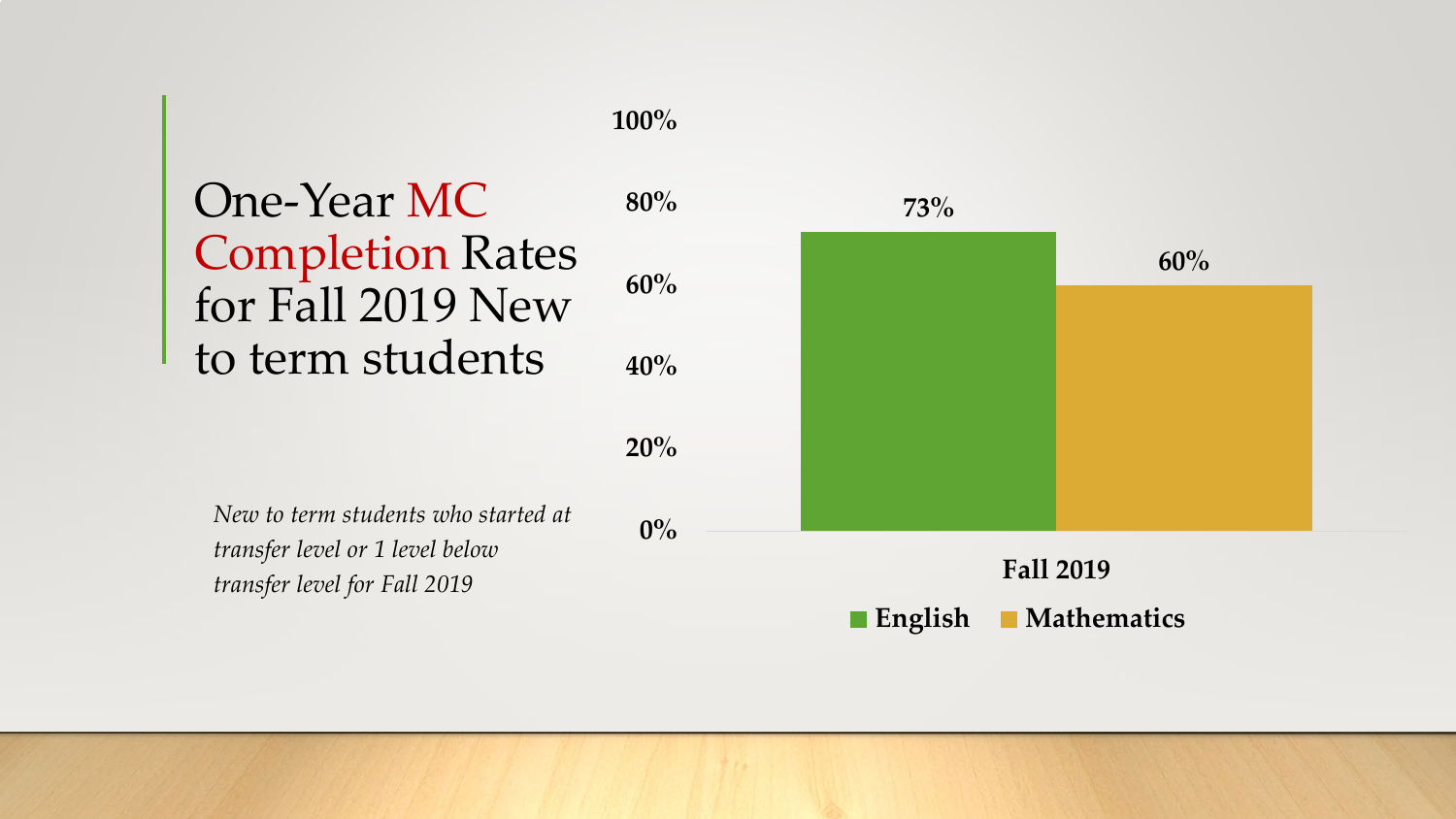# Transfer level Gateway Completion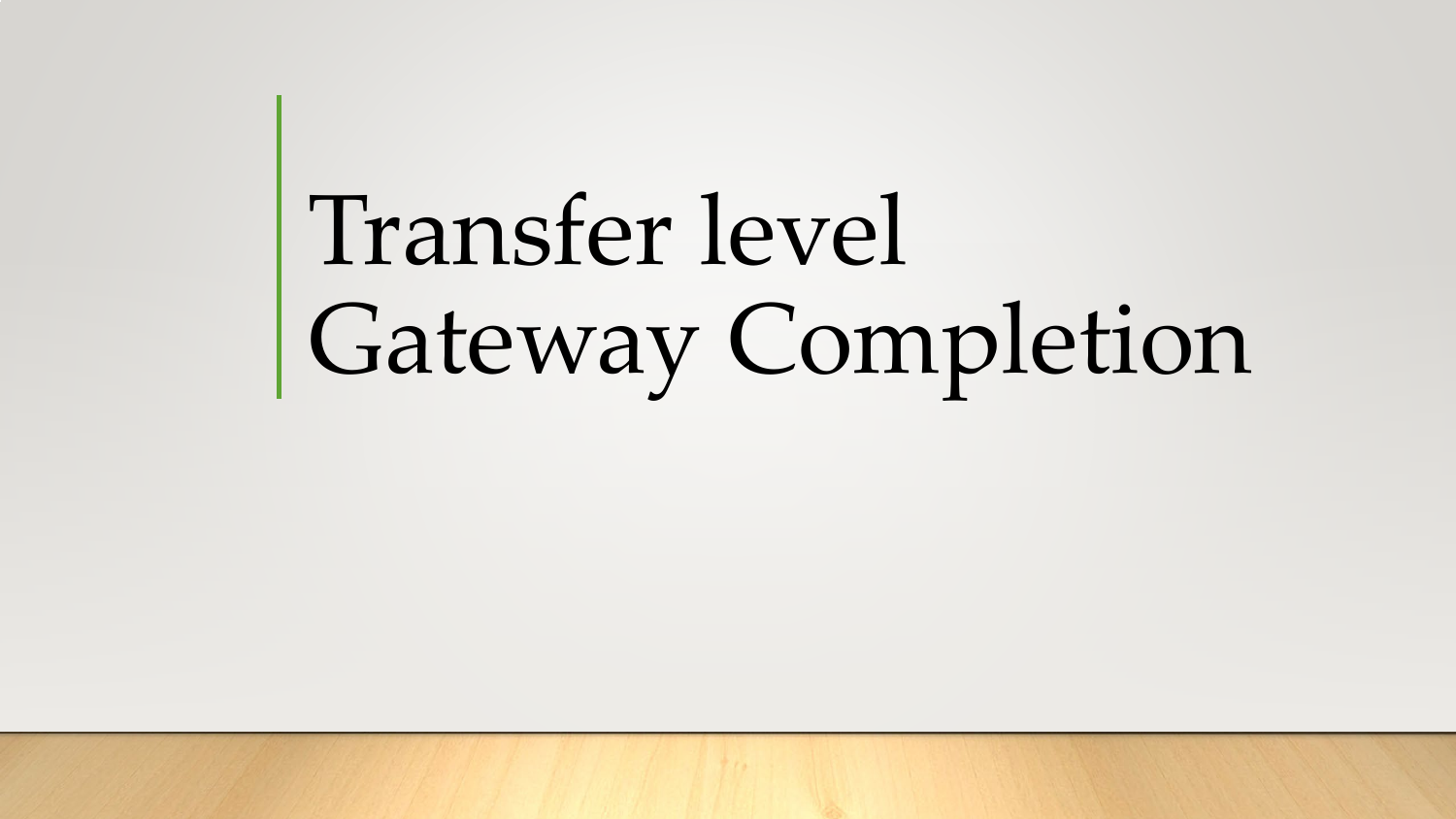## **State-Level: Student outcomes have improved across all metrics**

- When students are placed equitably their path to completion is expedited and persistent opportunity gaps are diminished.
- More students are taking and completing gateway Mathematics and English.
	- $\triangleright$  No matter their high school performance
	- Across all subgroups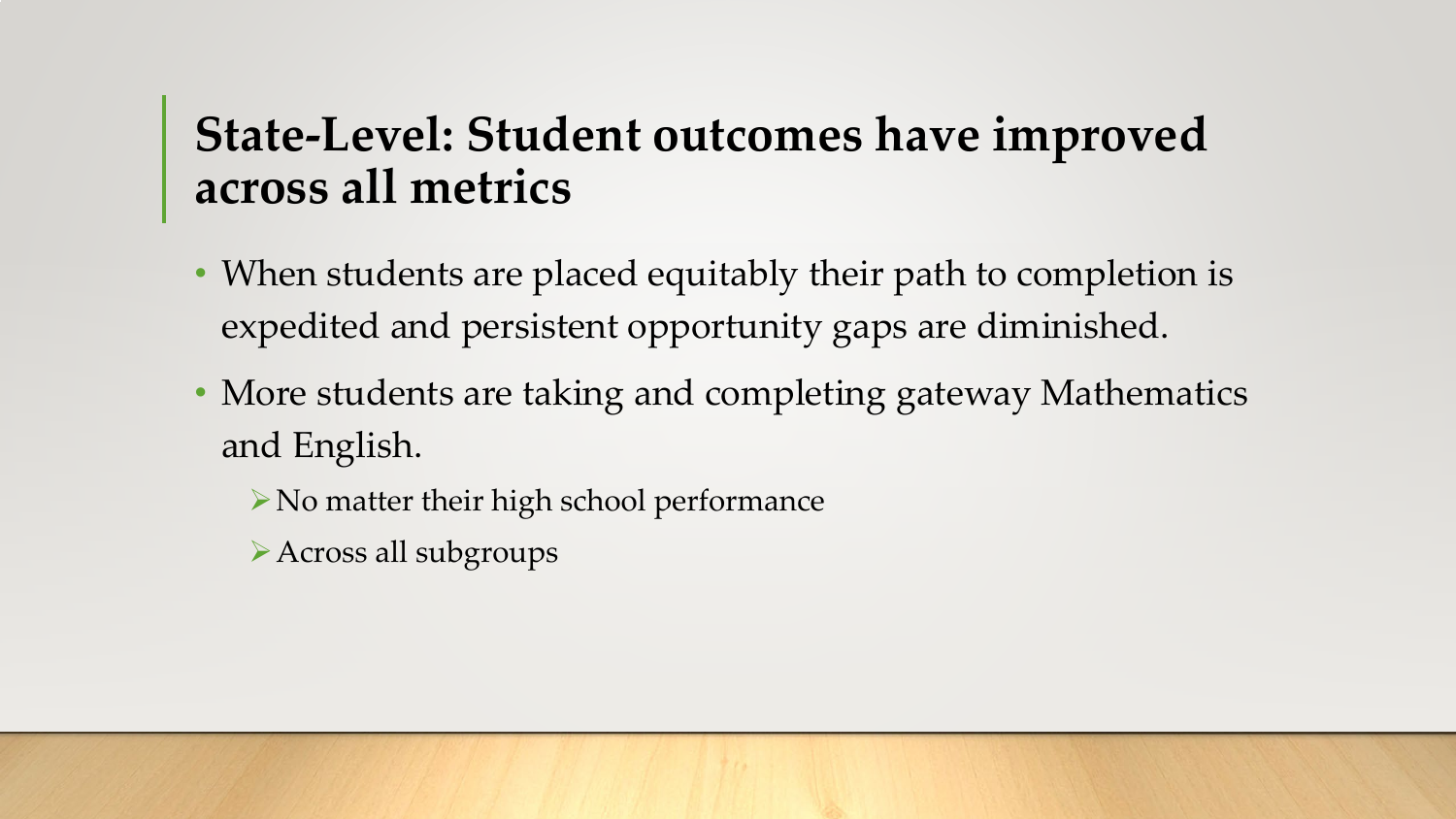# **Implementation is Uneven and Equity Gaps Persist**

- While all rates have increased, gaps remain for disproportionately impacted students.
- Colleges with large African American and Latinx populations are most likely to place students in below transfer-level (BTL) courses.
- Some colleges increased BTL course offerings in Fall 2020.
- Not all colleges are implementing concurrent support.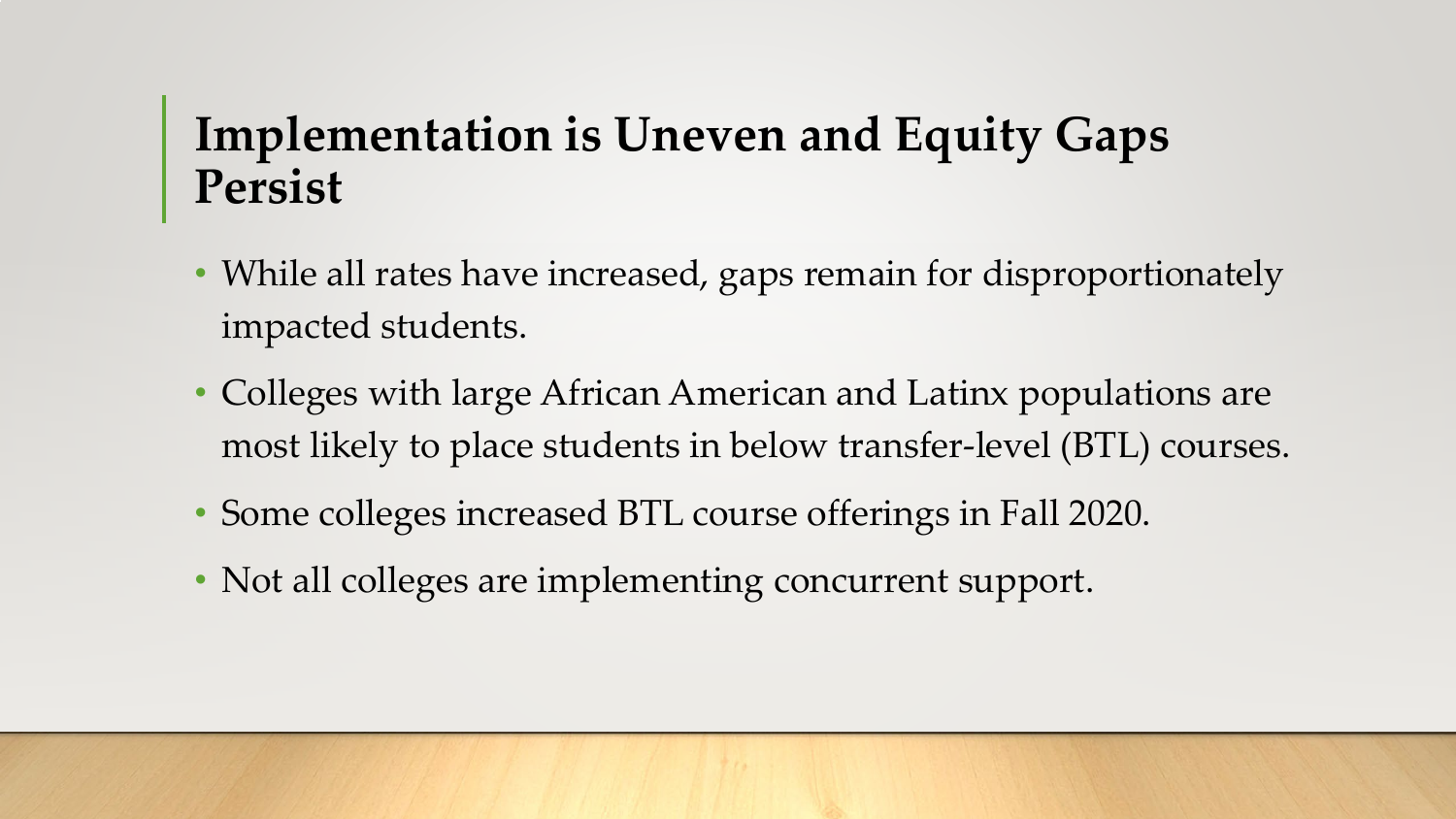# Fall 2019 MC Placement Rates – Transfer Level English

| Ethnicity               | Completed<br>Guided-Self<br>Placement |              |                |                  |     | Placed in<br><b>Transfer Level</b> | <b>Transfer</b><br><b>Level</b><br>Placement<br>Average | <b>Equity Gap</b> |
|-------------------------|---------------------------------------|--------------|----------------|------------------|-----|------------------------------------|---------------------------------------------------------|-------------------|
| Asian                   | $\overline{7}$                        | $3\%$        | $\overline{7}$ | 100%             | 95% | $+5\%$                             |                                                         |                   |
| <b>Black</b>            | 5                                     | $2\%$        | 5              | $100\%$          | 95% | $+5\%$                             |                                                         |                   |
| Hispanic                | 130                                   | 49%          | 124            | 95%              | 95% | $\bf{0}$                           |                                                         |                   |
| <b>Native American</b>  | 15                                    | $6\%$        | 14             | 93%              | 95% | $-2\%$                             |                                                         |                   |
| <b>Pacific Islander</b> | $\boldsymbol{0}$                      | $\mathbf{0}$ | $\mathbf{0}$   | $\boldsymbol{0}$ | 95% | $\bf{0}$                           |                                                         |                   |
| Unknown                 | 11                                    | $4\%$        | 10             | 91%              | 95% | $-3\%$                             |                                                         |                   |
| White                   | 96                                    | 36%          | 90             | 94%              | 95% | $-1\%$                             |                                                         |                   |
| <b>Overall</b>          | 264                                   | $100\%$      | 250            | 95%              | 95% |                                    |                                                         |                   |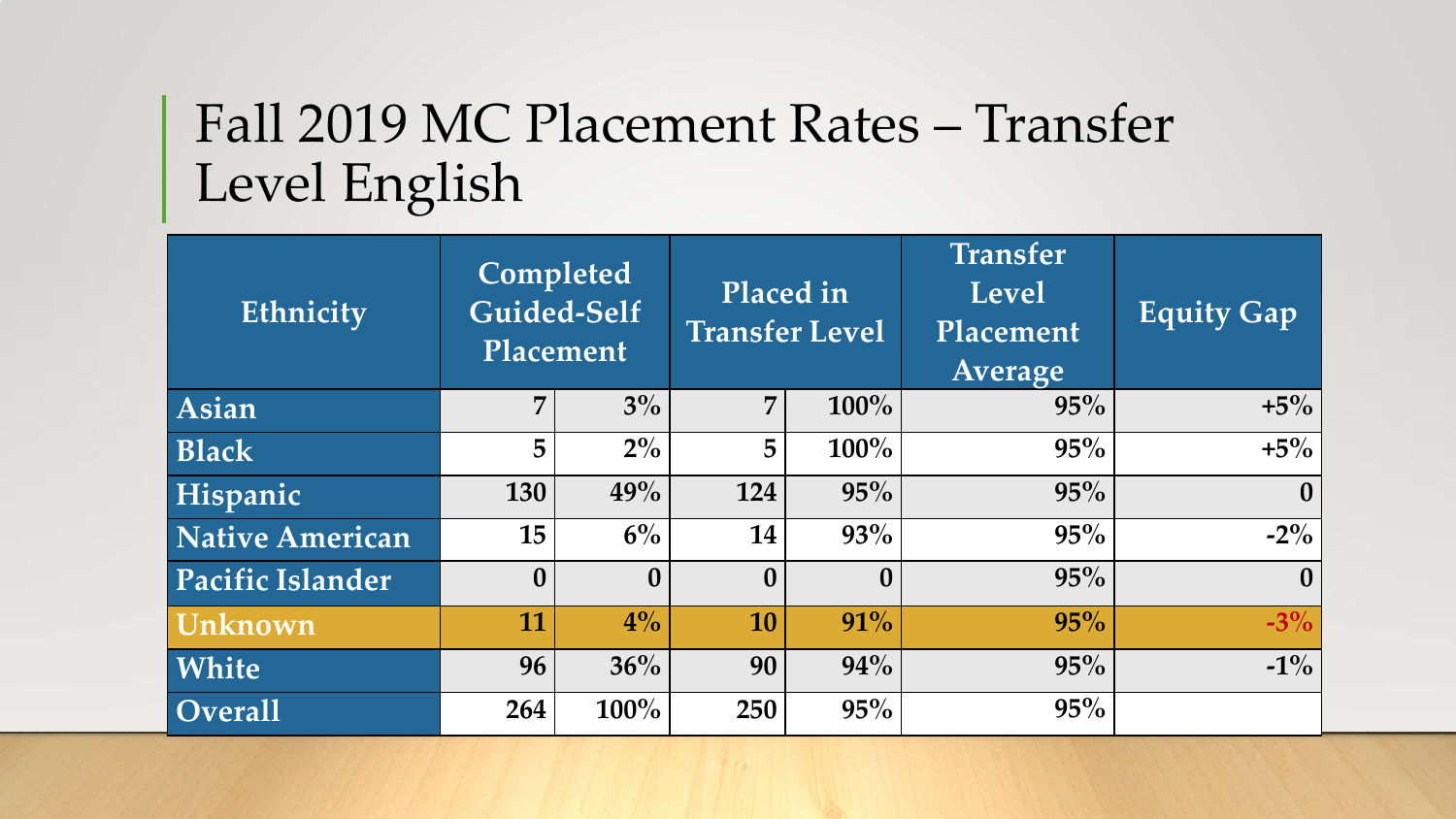# Fall 2019 MC Placement Rates – BTL English

| Ethnicity               | Completed<br>Guided-Self<br>Placement |                  |                  | Placed in BTL    | <b>BTL</b><br>Average | <b>Equity Gap</b> |
|-------------------------|---------------------------------------|------------------|------------------|------------------|-----------------------|-------------------|
| Asian                   | 7                                     | $3\%$            | $\bf{0}$         | $\bf{0}$         | $5\%$                 | $\bf{0}$          |
| <b>Black</b>            | 5                                     | $2\%$            | $\boldsymbol{0}$ | $\boldsymbol{0}$ | $5\%$                 | $\boldsymbol{0}$  |
| Hispanic                | 130                                   | 49%              | 6                | $5\%$            | $5\%$                 | $\boldsymbol{0}$  |
| <b>Native American</b>  | 15                                    | $6\%$            | 1                | $7\%$            | $5\%$                 | $+2\%$            |
| <b>Pacific Islander</b> | $\boldsymbol{0}$                      | $\boldsymbol{0}$ | $\bf{0}$         | $\bf{0}$         | $5\%$                 | $\boldsymbol{0}$  |
| Unknown                 | 11                                    | $4\%$            | 1                | 9%               | $5\%$                 | $+4%$             |
| White                   | 96                                    | 36%              | 6                | 6%               | $5\%$                 | $+1\%$            |
| <b>Overall</b>          | 264                                   | 100%             | 14               | $5\%$            | $5\%$                 |                   |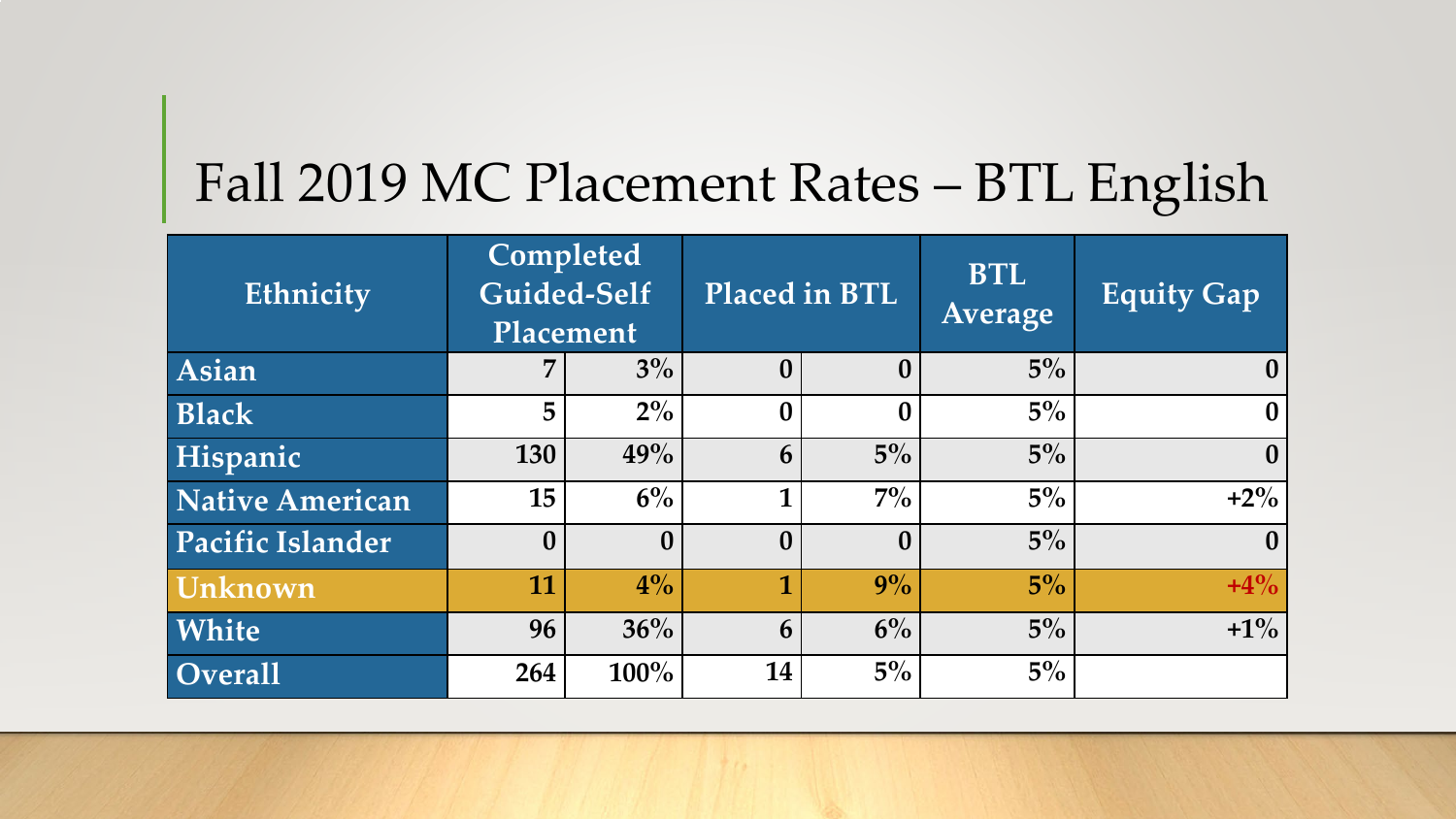# Fall 2019 MC Placement Rates – Transfer Level Mathematics

| Ethnicity              | Completed<br>Guided-Self<br>Placement |                  | Placed in<br><b>Transfer Level</b> |              | <b>Transfer Level</b><br>Placement<br>Average | <b>Equity Gap</b> |
|------------------------|---------------------------------------|------------------|------------------------------------|--------------|-----------------------------------------------|-------------------|
| Asian                  | 20                                    | $4\%$            | 17                                 | 85%          | 76%                                           | $+9\%$            |
| <b>Black</b>           | 11                                    | $2\%$            | 7                                  | 64%          | $76\%$                                        | $-12\%$           |
| Hispanic               | 228                                   | 47%              | 167                                | 73%          | 76%                                           | $-3\%$            |
| <b>Native American</b> | 18                                    | $4\%$            | 14                                 | 78%          | 76%                                           | $+2\%$            |
| Pacific Islander       | $\boldsymbol{0}$                      | $\boldsymbol{0}$ | $\mathbf{0}$                       | $\mathbf{0}$ | 76%                                           | $\mathbf{0}$      |
| Unknown                | 15                                    | $3\%$            | 13                                 | 87%          | 76%                                           | $+11\%$           |
| White                  | 189                                   | 39%              | 145                                | $77\%$       | 76%                                           | $+1\%$            |
| <b>Overall</b>         | 481                                   | 100%             | 363                                | 76%          | 76%                                           |                   |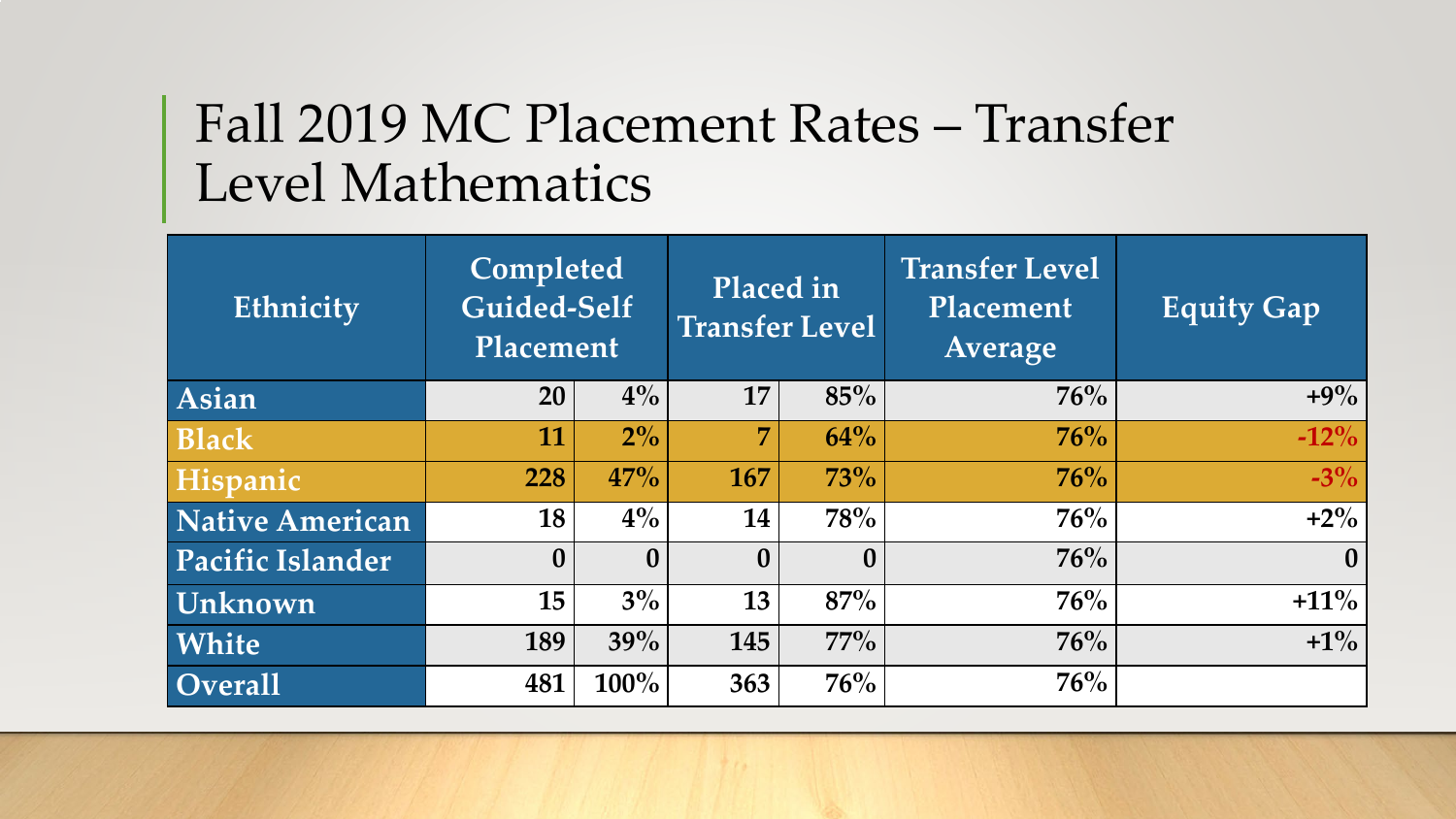# Fall 2019 MC Placement Rates – BTL Mathematics

| Ethnicity               | Completed<br>Guided-Self<br>Placement |          | Placed in<br><b>BTL</b> |          | <b>BTL</b><br>Average | <b>Equity Gap</b> |
|-------------------------|---------------------------------------|----------|-------------------------|----------|-----------------------|-------------------|
| Asian                   | 20                                    | $4\%$    | 3                       | 15%      | 25%                   | $-10\%$           |
| <b>Black</b>            | 11                                    | $2\%$    | $\overline{4}$          | 36%      | 25%                   | $+11\%$           |
| Hispanic                | 228                                   | 47%      | 61                      | 27%      | 25%                   | $+2\%$            |
| <b>Native American</b>  | 18                                    | $4\%$    | 4                       | 22%      | 25%                   | $-3\%$            |
| <b>Pacific Islander</b> | $\overline{0}$                        | $\left($ | $\theta$                | $\Omega$ | 25%                   | $\bf{0}$          |
| <b>Unknown</b>          | 15                                    | 3%       | $\overline{2}$          | 13%      | 25%                   | $-12\%$           |
| White                   | 189                                   | 39%      | 44                      | 23%      | 25%                   | $-2\%$            |
| Overall                 | 481                                   | 100%     | 118                     | 25%      | 25%                   |                   |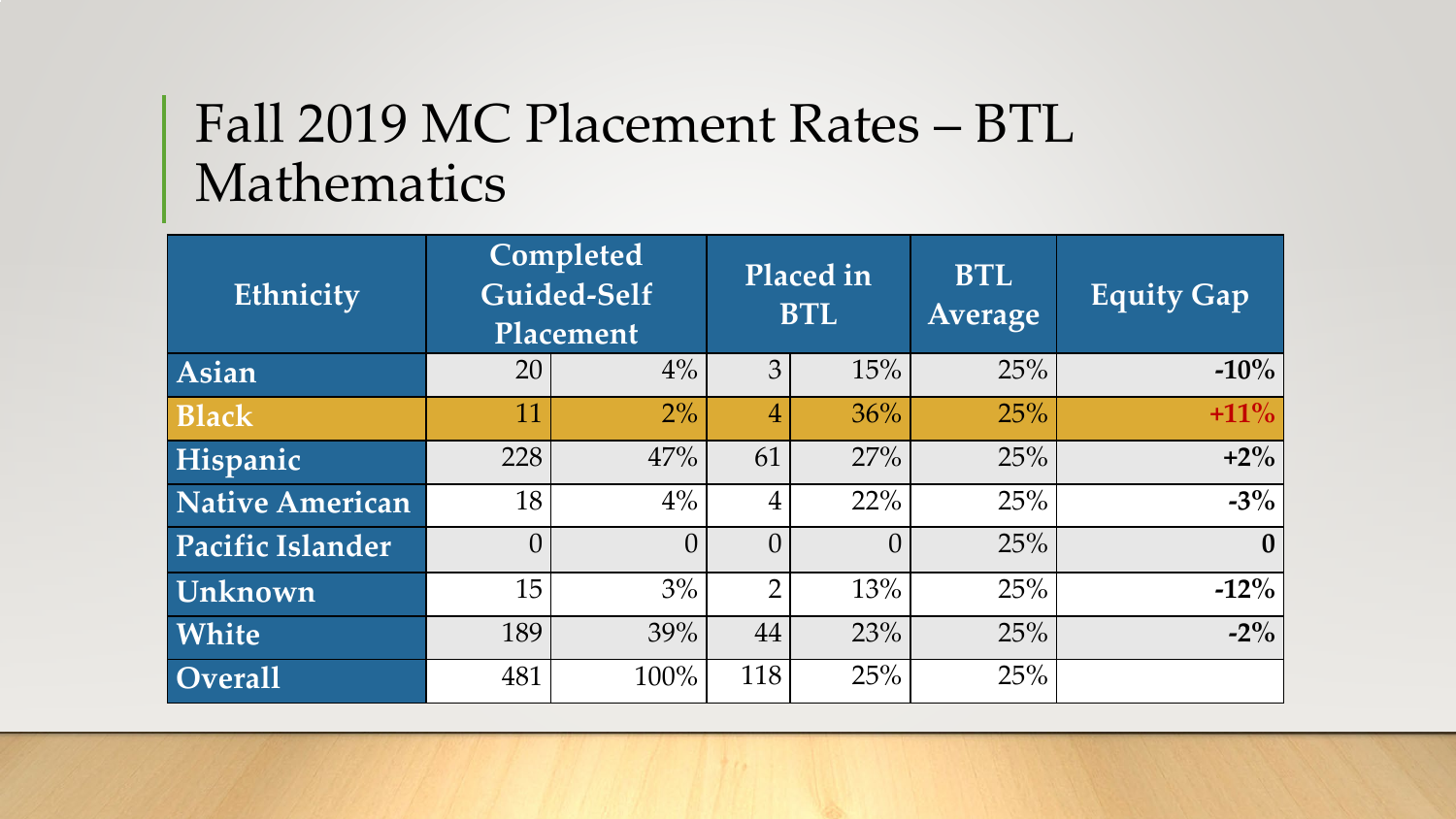# Fall 2019 MC Transfer Level Success Rates - English

| Ethnicity            | <b>Enrolled In</b><br><b>Transfer Level</b> |       | <b>Success</b>   |       | <b>Average</b> | <b>Equity Gap</b> |
|----------------------|---------------------------------------------|-------|------------------|-------|----------------|-------------------|
| Asian                | 9                                           | $3\%$ | 7                | 78%   | 76%            | $+2\%$            |
| <b>Black</b>         | 6                                           | $2\%$ | 3                | 50%   | 76%            | $-26%$            |
| Hispanic             | 150                                         | 49%   | 121              | 81%   | 76%            | $+5\%$            |
| Native American      | 23                                          | $7\%$ | 14               | 61%   | 76%            | $-15%$            |
| Pacific Islander     | 1                                           | $1\%$ | $\boldsymbol{0}$ | $0\%$ | 76%            | $-76%$            |
| Unknown              | 9                                           | $3\%$ | 8                | 89%   | 76%            | $+13%$            |
| <b>White</b>         | 111                                         | 36%   | 82               | 74%   | 76%            | $-2\%$            |
| $\overline{Overall}$ | 309                                         | 100%  | 235              | 76%   | 76%            |                   |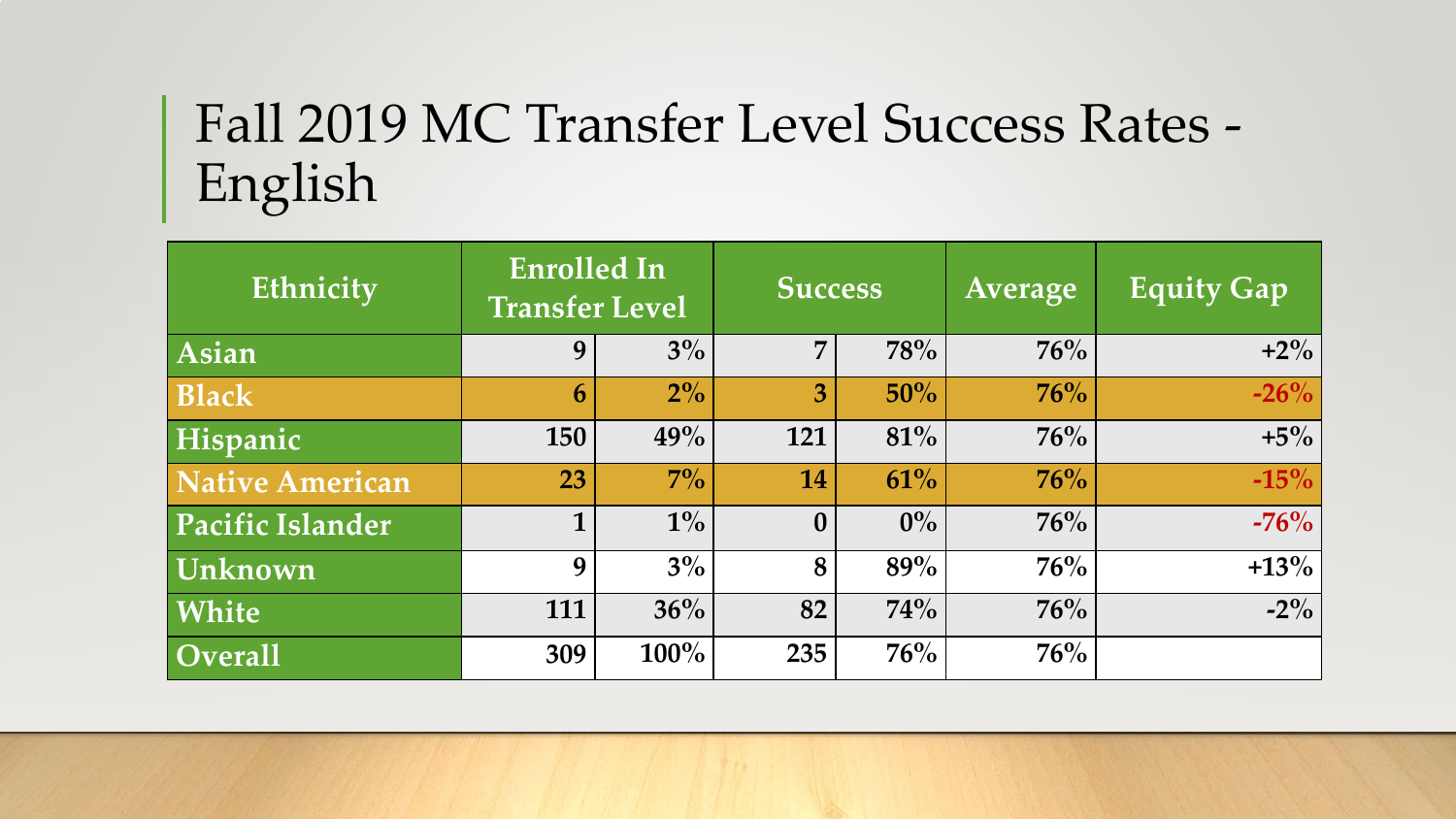# Fall 2019 MC Transfer Level Success Rates - Mathematics

| Ethnicity                   | <b>Enrolled In</b><br><b>Transfer Level</b> |       | <b>Success</b>   |         | Average | Equity Gap |
|-----------------------------|---------------------------------------------|-------|------------------|---------|---------|------------|
| $\vert$ Asian               | 7                                           | $4\%$ | 6                | 86%     | 67%     | $+19%$     |
| <b>Black</b>                | $\overline{2}$                              | $1\%$ | $\boldsymbol{0}$ | $0\%$   | 67%     | $-67%$     |
| Hispanic                    | 89                                          | 53%   | 63               | 71%     | 67%     | $+4\%$     |
| Native American             | 5                                           | $3\%$ | 1                | 20%     | 67%     | $-47%$     |
| Pacific Islander            | 1                                           | $1\%$ | $\mathbf 1$      | $100\%$ | 67%     | $+33\%$    |
| Unknown                     | 8                                           | $5\%$ | 8                | 100%    | 67%     | $+33%$     |
| <b>White</b>                | 56                                          | 33%   | 34               | 61%     | 67%     | $-7\%$     |
| $\overline{\text{Overall}}$ | 168                                         | 100%  | 113              | 67%     | 67%     |            |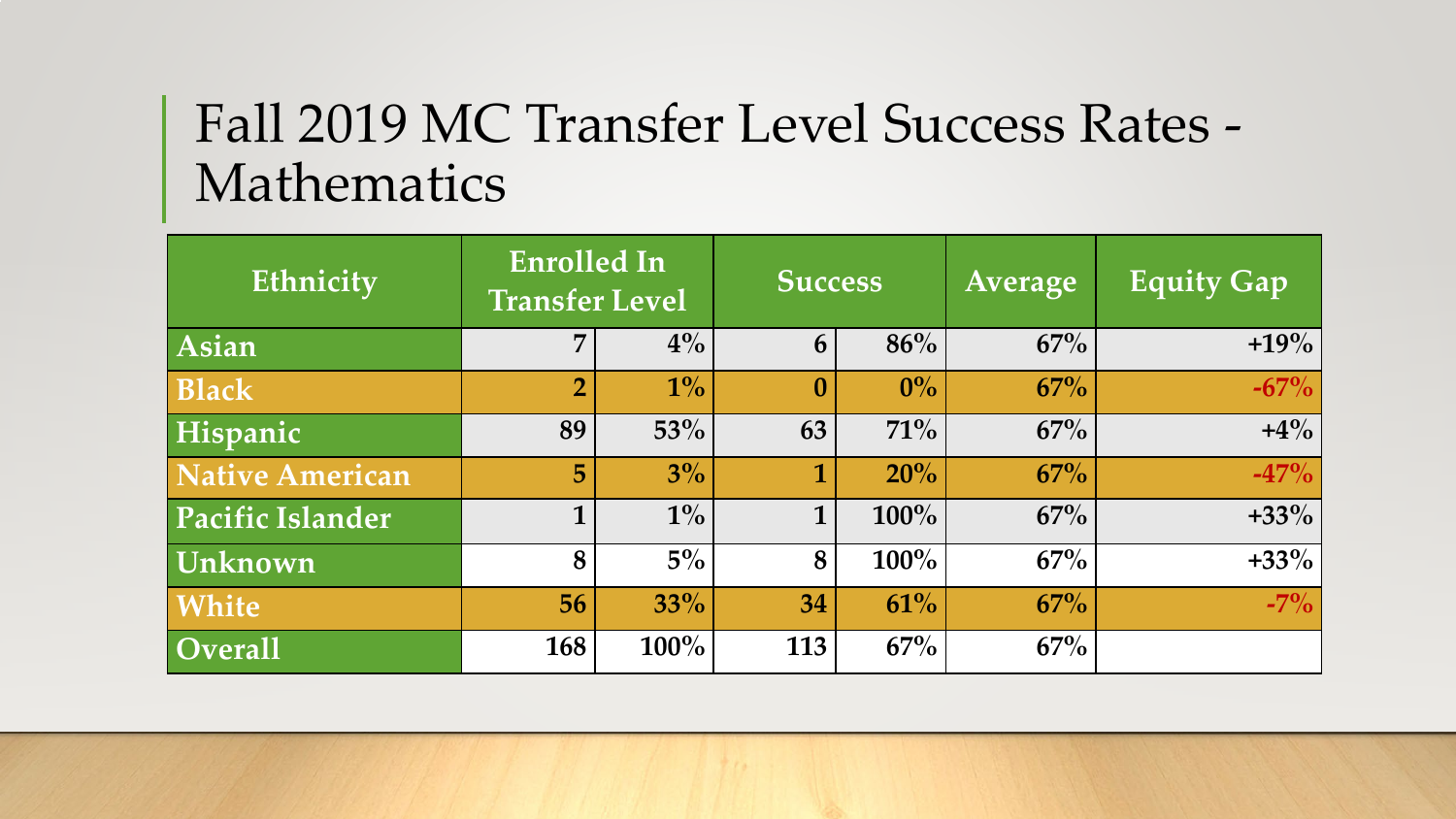# Equitable Placement and Completion

MENDOCINO COLLEGE FALL 2020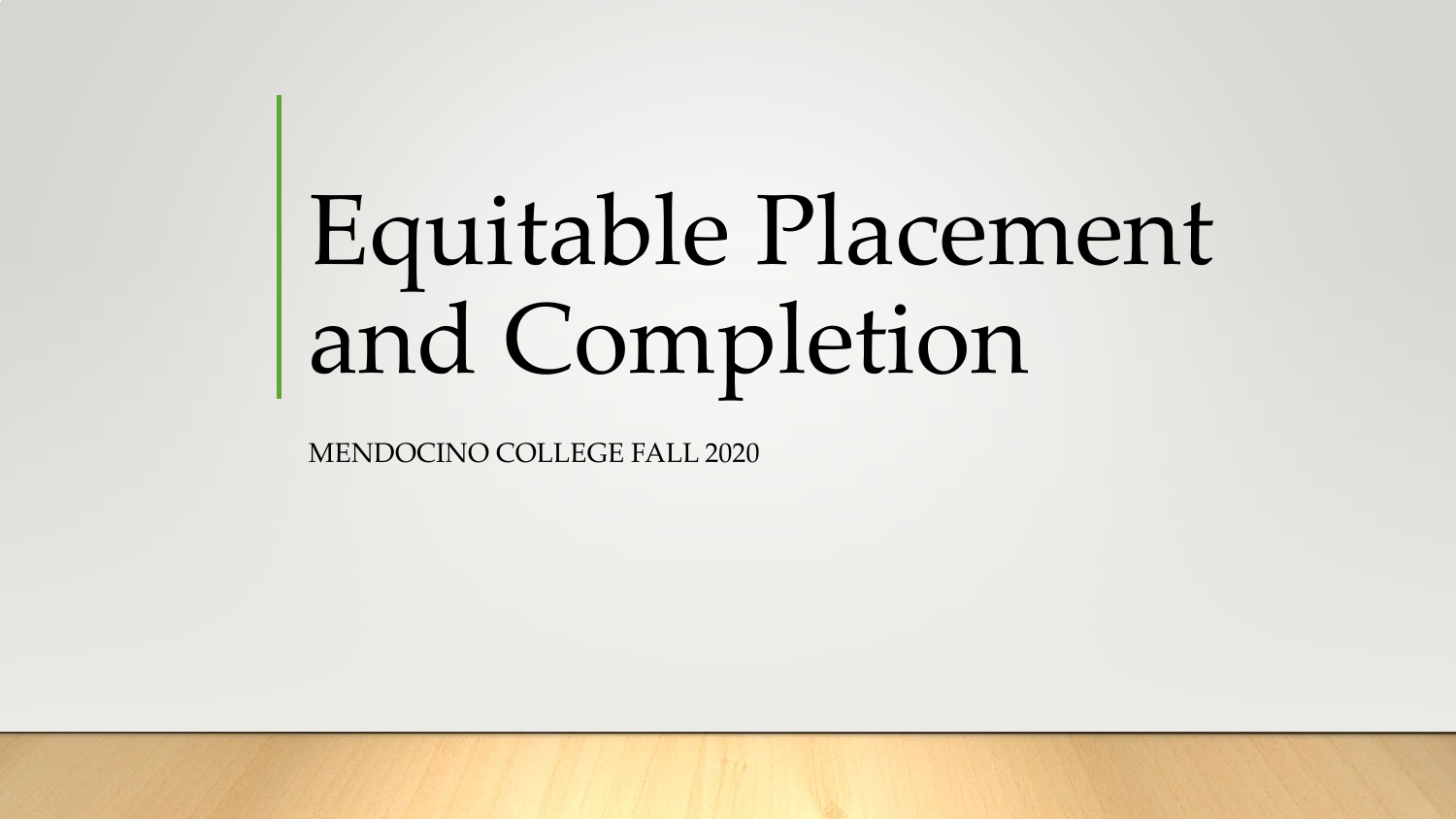# Please remember…

- We do not have state data
- This was a COVID Term
- Classes were Online
- Support classes were online
- Tutoring was online
- EW's permitted (and are included in the data set)
- Connectivity issues for students
- Essential worker issues for students
- Students and staff getting sick
- Close friends or family becoming fatally ill
- Emotionally and psychologically, a difficult term
- No guidance from the Chancellor's office yet
- K12 was also remote
- Students may have opted to take fewer classes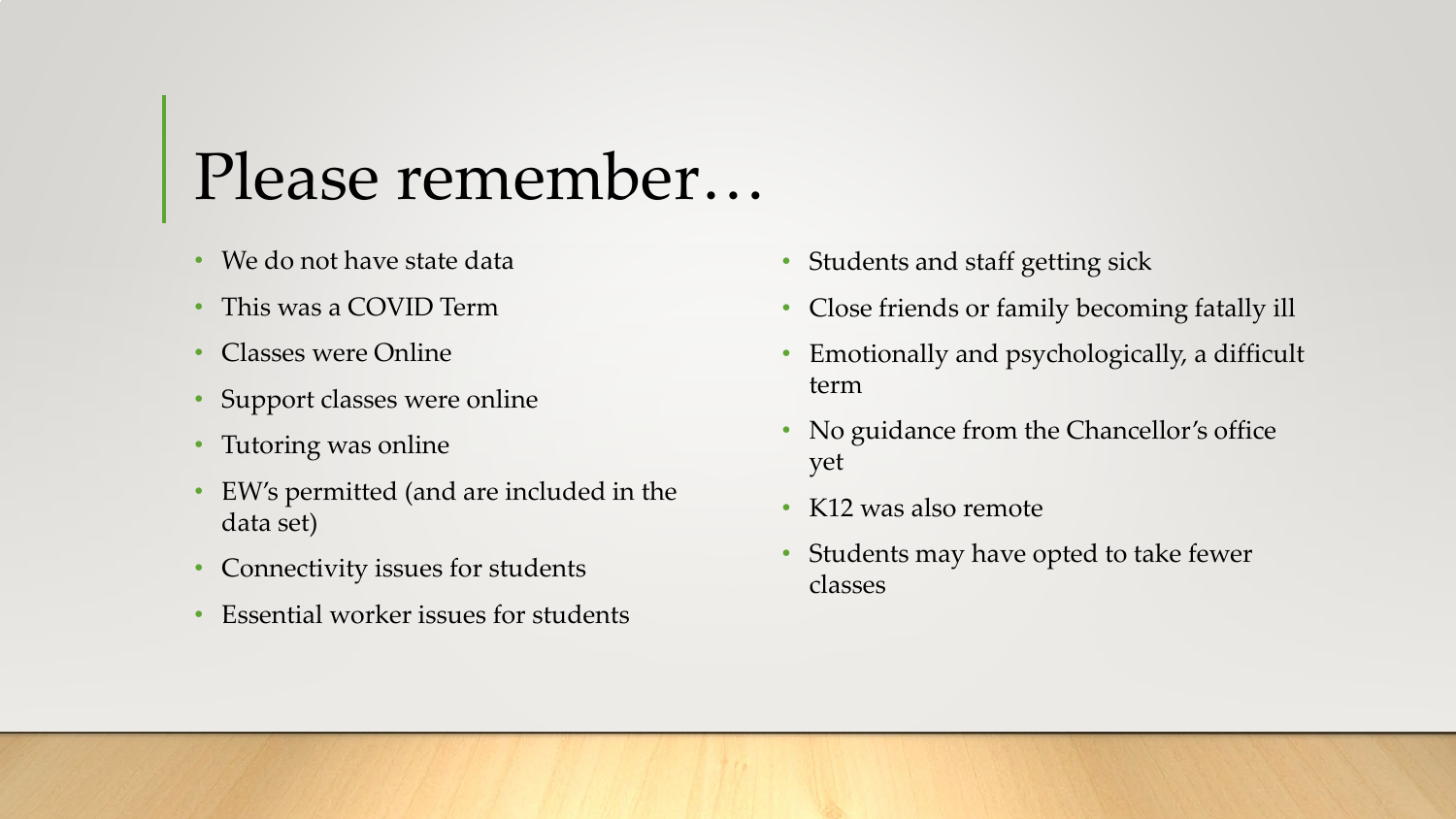#### Fall 2020 MC Placement tool

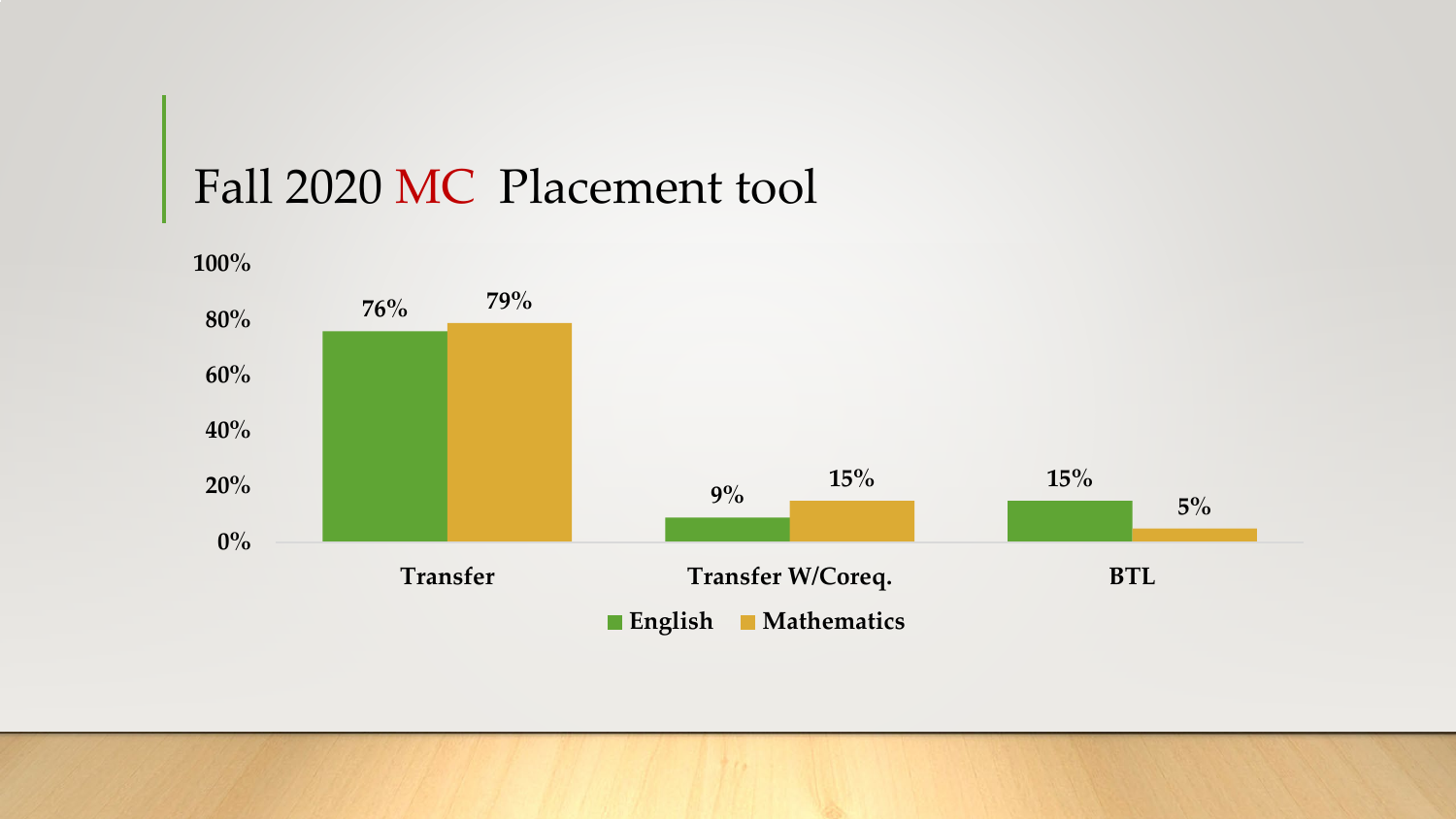#### Fall 2020 **MC Enrollment (new students)**



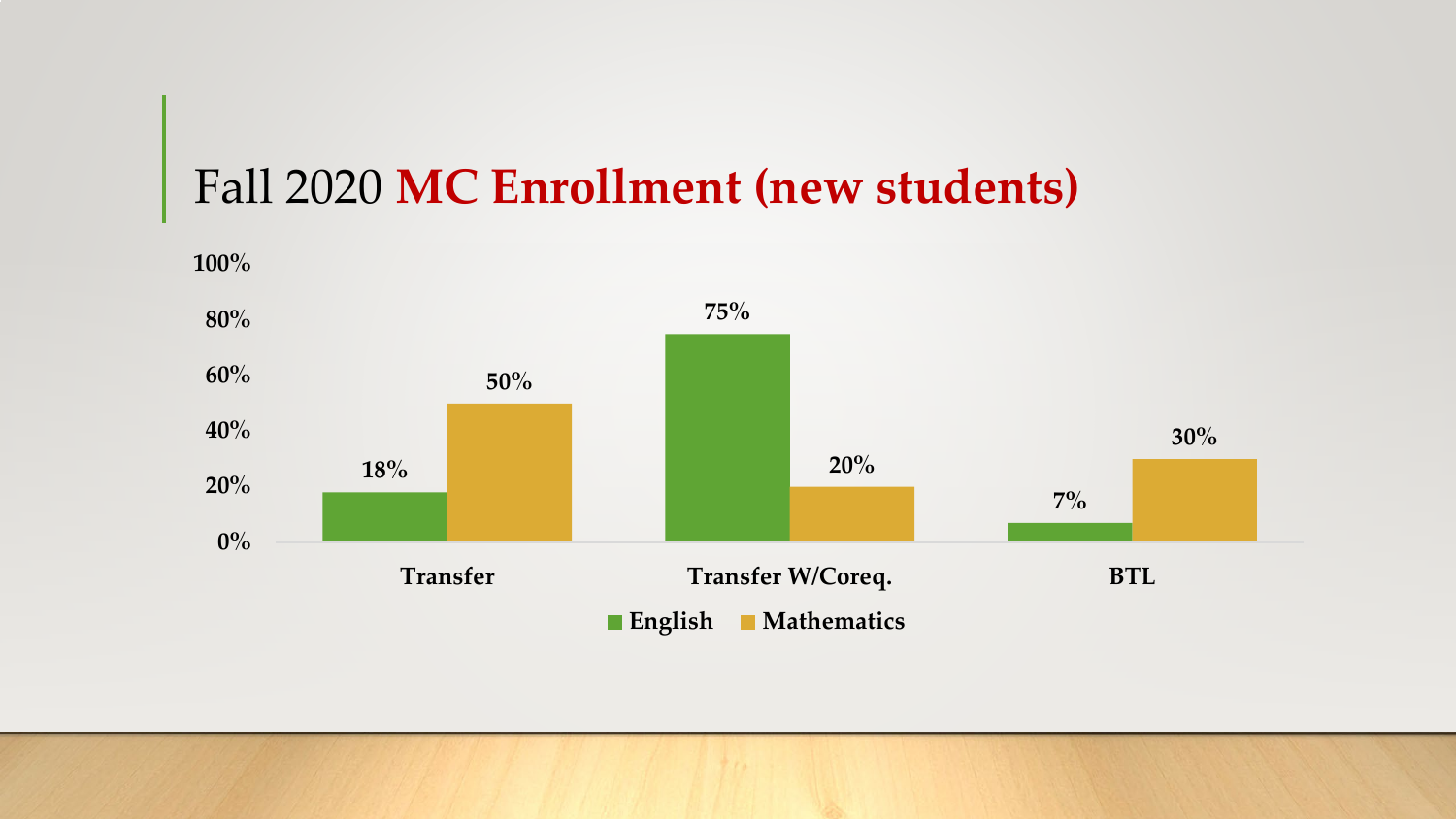#### Fall 2020, majority of **New MC** students enrolled in transfer level

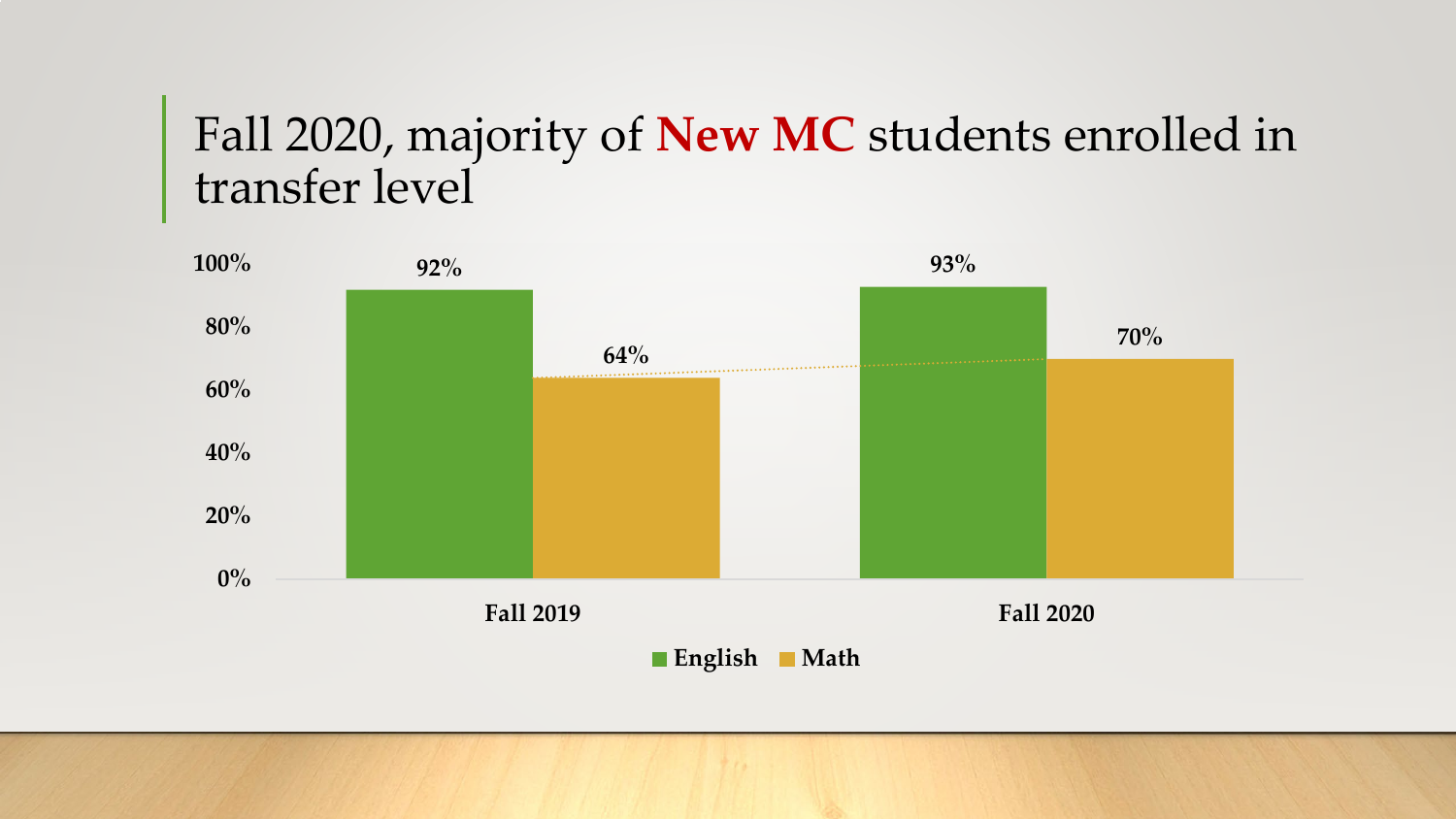#### One-Year MC Completion Rates for Fall 2020 New to term students **40% 60% 80%**

**100%**

*New to term students who started at transfer level or 1 level below transfer level for Fall 2019*

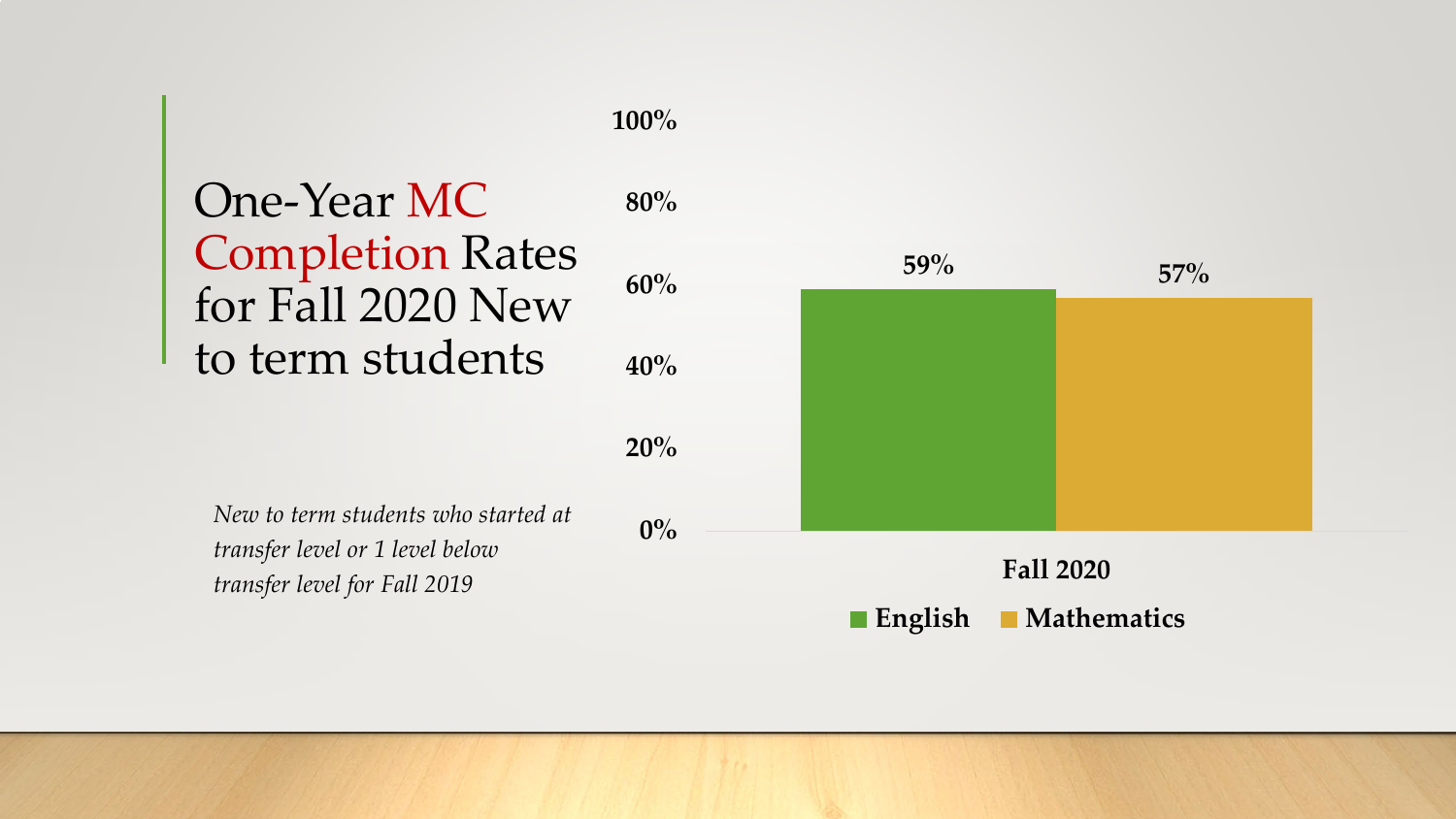# **MC 1 Year Completion Rate Comparison**

**100%**

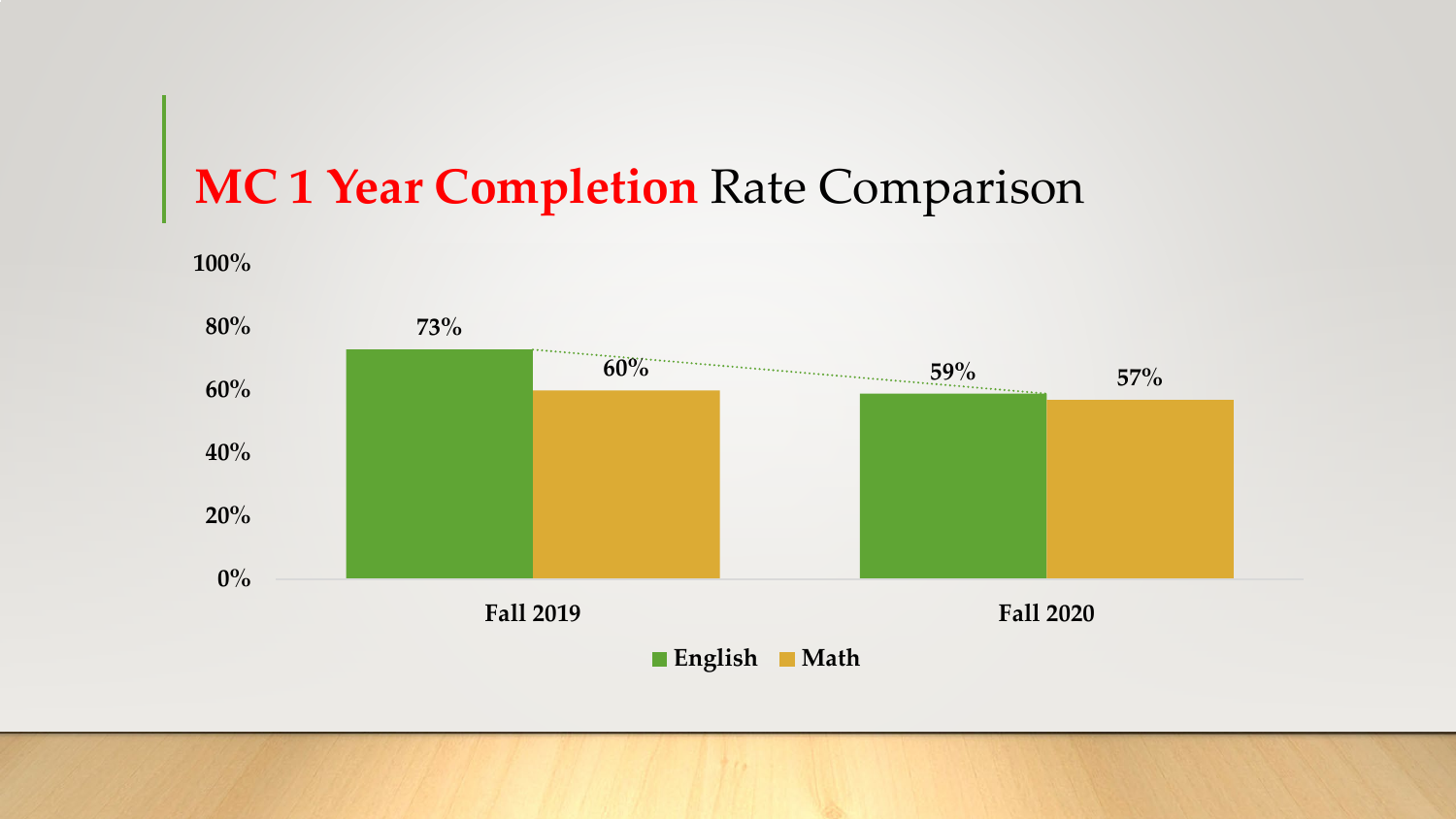# Fall 2020 MC Placement Rates – Transfer Level English

| Ethnicity               | Completed<br>Guided-Self<br>Placement |                  | Placed in<br><b>Transfer Level</b> |                  | <b>Transfer</b><br><b>Level</b><br>Placement<br>Average | Equity Gap       |
|-------------------------|---------------------------------------|------------------|------------------------------------|------------------|---------------------------------------------------------|------------------|
| <b>Asian</b>            | 38                                    | $7\%$            | 31                                 | 82%              | 85%                                                     | $-3\%$           |
| <b>Black</b>            | 9                                     | $2\%$            | 8                                  | 89%              | 85%                                                     | $+4\%$           |
| Hispanic                | 225                                   | 40%              | 195                                | 87%              | 85%                                                     | $+2\%$           |
| <b>Native American</b>  | 36                                    | $6\%$            | 33                                 | 92%              | 85%                                                     | $+7\%$           |
| <b>Pacific Islander</b> | $\boldsymbol{0}$                      | $\boldsymbol{0}$ | $\mathbf{0}$                       | $\boldsymbol{0}$ | 85%                                                     | $\boldsymbol{0}$ |
| Unknown                 | 36                                    | $6\%$            | 23                                 | 64%              | 85%                                                     | $-21\%$          |
| White                   | 223                                   | 39%              | 191                                | 86%              | 85%                                                     | $+1\%$           |
| <b>Overall</b>          | 567                                   | 100%             | 481                                | 85%              | 85%                                                     |                  |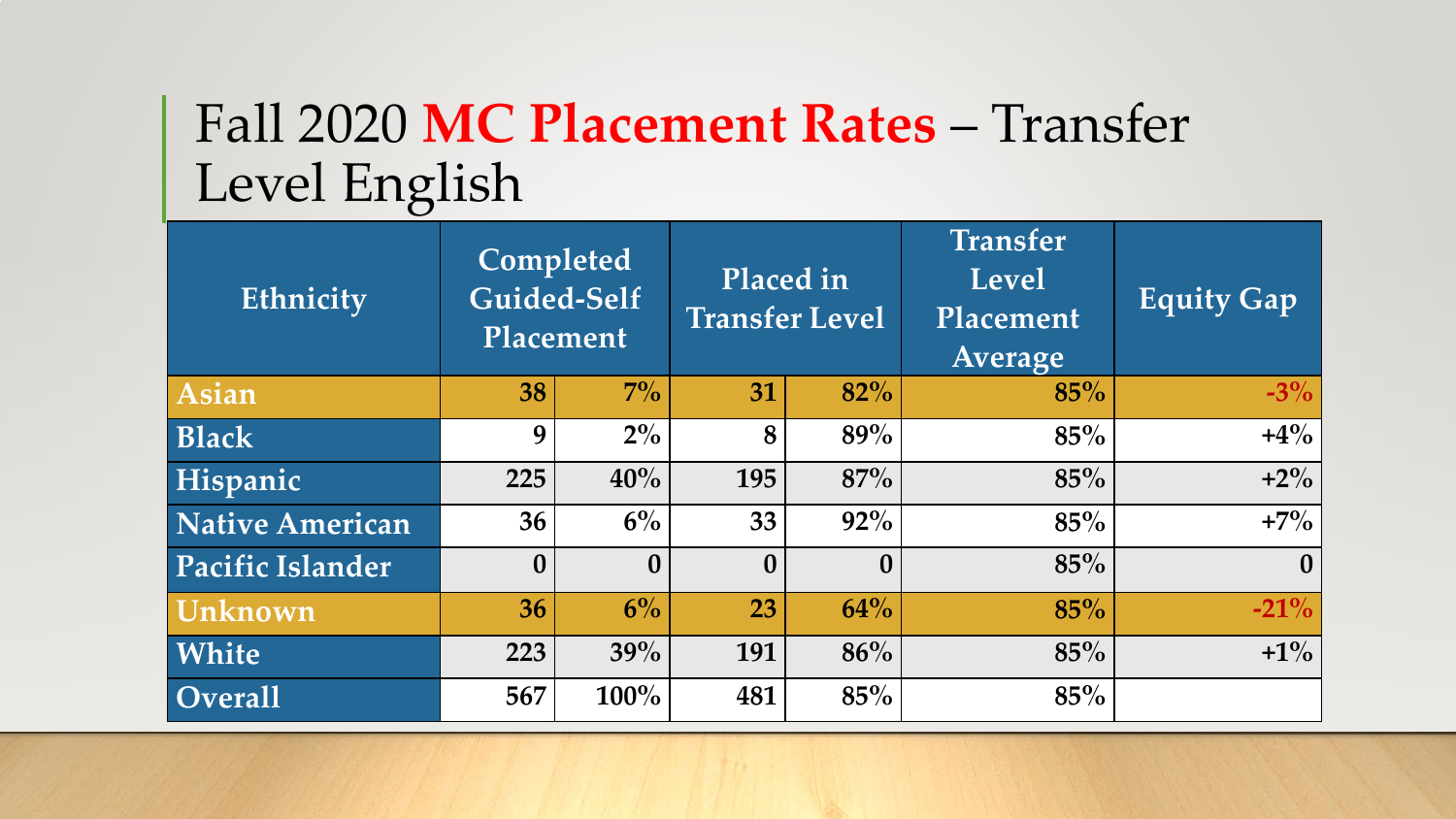# Fall 2020 **MC Placement Rates** – BTL English

| Ethnicity               | Completed<br>Guided-Self<br>Placement |                  |                  | Placed in BTL | <b>BTL</b><br>Average | <b>Equity Gap</b> |
|-------------------------|---------------------------------------|------------------|------------------|---------------|-----------------------|-------------------|
| <b>Asian</b>            | 38                                    | $7\%$            | $\overline{7}$   | 19%           | 15%                   | $+4\%$            |
| <b>Black</b>            | 9                                     | $2\%$            | 1                | $11\%$        | $15\%$                | $-4\%$            |
| Hispanic                | 225                                   | 40%              | 30               | 13%           | 15%                   | $-2\%$            |
| <b>Native American</b>  | 36                                    | $6\%$            | 3                | 8%            | 15%                   | $-7\%$            |
| <b>Pacific Islander</b> | $\bf{0}$                              | $\boldsymbol{0}$ | $\boldsymbol{0}$ | $\bf{0}$      | 15%                   | $\boldsymbol{0}$  |
| Unknown                 | 36                                    | $6\%$            | 13               | 36%           | 15%                   | $+15%$            |
| White                   | 223                                   | 39%              | 32               | 14%           | 15%                   | $-1\%$            |
| <b>Overall</b>          | 567                                   | 100%             | 87               | 15%           | 15%                   |                   |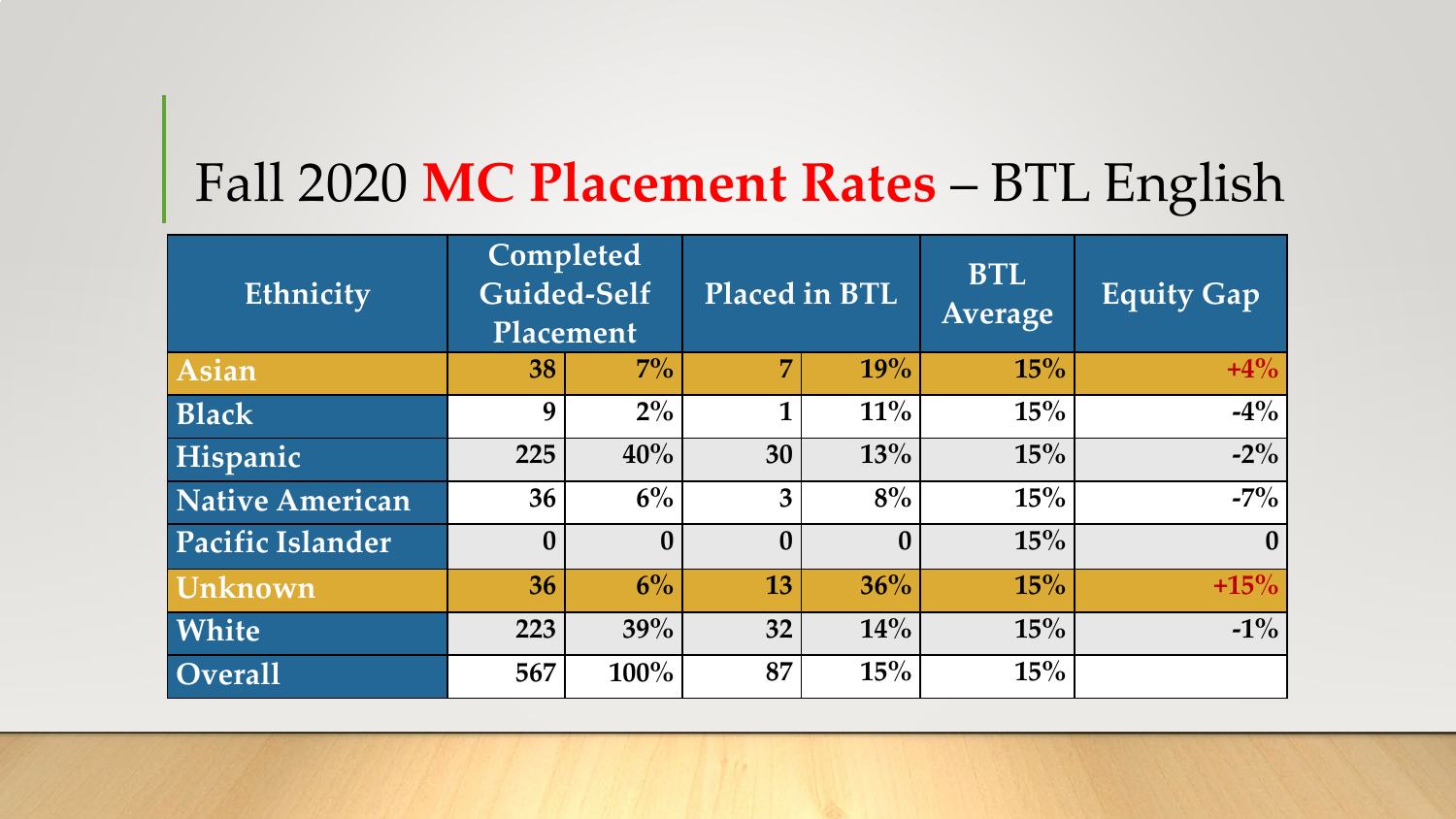# Fall 2020 **MC Transfer Level** Success Rates – English (EW's included in "not successful")

| Ethnicity               | <b>Enrolled In</b><br><b>Transfer Level</b> |                  | <b>Success</b>   |          | Average | <b>Equity Gap</b> |
|-------------------------|---------------------------------------------|------------------|------------------|----------|---------|-------------------|
| Asian                   | <b>10</b>                                   | $5\%$            | 5                | 50%      | 59%     | $+9\%$            |
| <b>Black</b>            | 3                                           | $1\%$            | $\boldsymbol{0}$ | $0\%$    | 59%     | $-59%$            |
| Hispanic                | 117                                         | $54\%$           | 75               | 64%      | 59%     | $+5\%$            |
| Native American         | 13                                          | $6\%$            | 6                | 46%      | 59%     | $-13%$            |
| <b>Pacific Islander</b> | 1                                           | $1\%$            | $\boldsymbol{0}$ | $0\%$    | 59%     | $-59%$            |
| Unknown                 | $\boldsymbol{0}$                            | $\boldsymbol{0}$ | $\boldsymbol{0}$ | $\Omega$ | 59%     | $\bf{0}$          |
| White                   | 75                                          | 34%              | 45               | 60%      | 59%     | $+1\%$            |
| $\overline{O}$ verall   | 219                                         | 100%             | 130              | 59%      | 59%     |                   |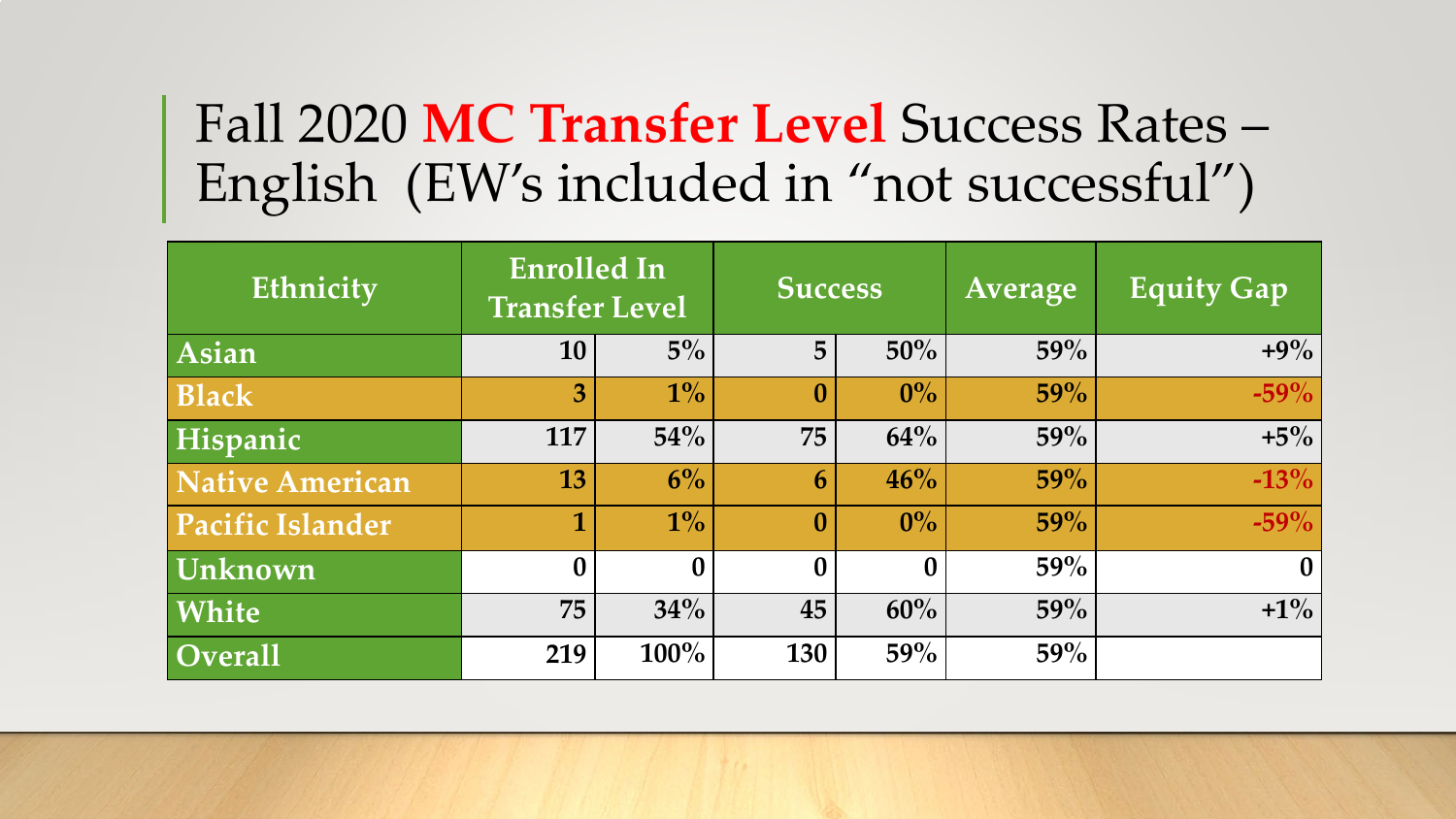# Fall 2020 MC Placement Rates – Transfer Level Mathematics

| Ethnicity               | Completed<br>Guided-Self<br>Placement |                  | Placed in<br><b>Transfer Level</b> |                  | <b>Transfer</b><br><b>Level</b><br>Placement<br>Average | <b>Equity Gap</b> |
|-------------------------|---------------------------------------|------------------|------------------------------------|------------------|---------------------------------------------------------|-------------------|
| Asian                   | 38                                    | $7\%$            | 36                                 | 95%              | 95%                                                     | $\bf{0}$          |
| <b>Black</b>            | 9                                     | $2\%$            | 9                                  | $100\%$          | 95%                                                     | $+5\%$            |
| Hispanic                | 225                                   | 40%              | 210                                | 93%              | 95%                                                     | $-2\%$            |
| <b>Native American</b>  | 36                                    | $6\%$            | 35                                 | 97%              | 95%                                                     | $+2\%$            |
| <b>Pacific Islander</b> | $\boldsymbol{0}$                      | $\boldsymbol{0}$ | $\mathbf{0}$                       | $\boldsymbol{0}$ | 95%                                                     | $\boldsymbol{0}$  |
| Unknown                 | 36                                    | $6\%$            | 35                                 | 97%              | 95%                                                     | $+2\%$            |
| White                   | 223                                   | 39%              | 212                                | 95%              | 95%                                                     | $\boldsymbol{0}$  |
| <b>Overall</b>          | 567                                   | $100\%$          | 538                                | 95%              | 95%                                                     |                   |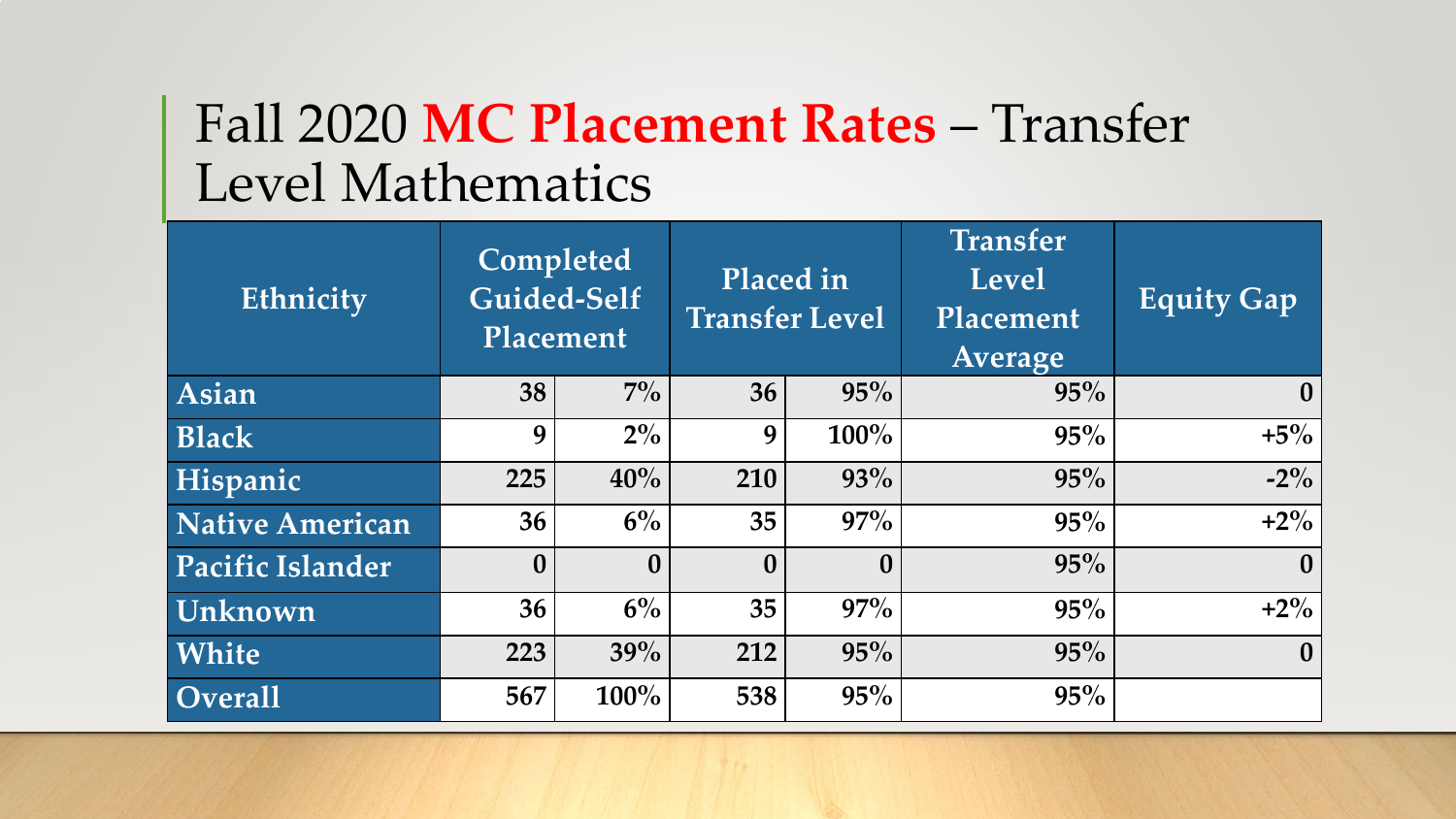# Fall 2020 MC Placement Rates – BTL Mathematics

| Ethnicity        | Completed<br>Guided-Self<br>Placement |          | <b>Placed in BTL</b> |                  | <b>BTL</b><br>Average | <b>Equity Gap</b> |
|------------------|---------------------------------------|----------|----------------------|------------------|-----------------------|-------------------|
| Asian            | 38                                    | $7\%$    | $\overline{2}$       | $5\%$            | $5\%$                 | $\mathbf{0}$      |
| <b>Black</b>     | $\mathsf{Q}$                          | $2\%$    | $\Omega$             |                  | $5\%$                 | $\bf{0}$          |
| Hispanic         | 225                                   | 40%      | 15                   | $7\%$            | $5\%$                 | $+2\%$            |
| Native American  | 36                                    | 6%       |                      | $3\%$            | $5\%$                 | $-2\%$            |
| Pacific Islander | 0                                     | $\Omega$ | $\mathbf{0}$         | $\boldsymbol{0}$ | $5\%$                 | $\mathbf{0}$      |
| <b>Unknown</b>   | 36                                    | $6\%$    | 1                    | $3\%$            | $5\%$                 | $+2\%$            |
| White            | 223                                   | 39%      | 11                   | $5\%$            | $5\%$                 | $\mathbf{0}$      |
| $\sim$ Overall   | 567                                   | 100%     | 30                   | $5\%$            | $5\%$                 |                   |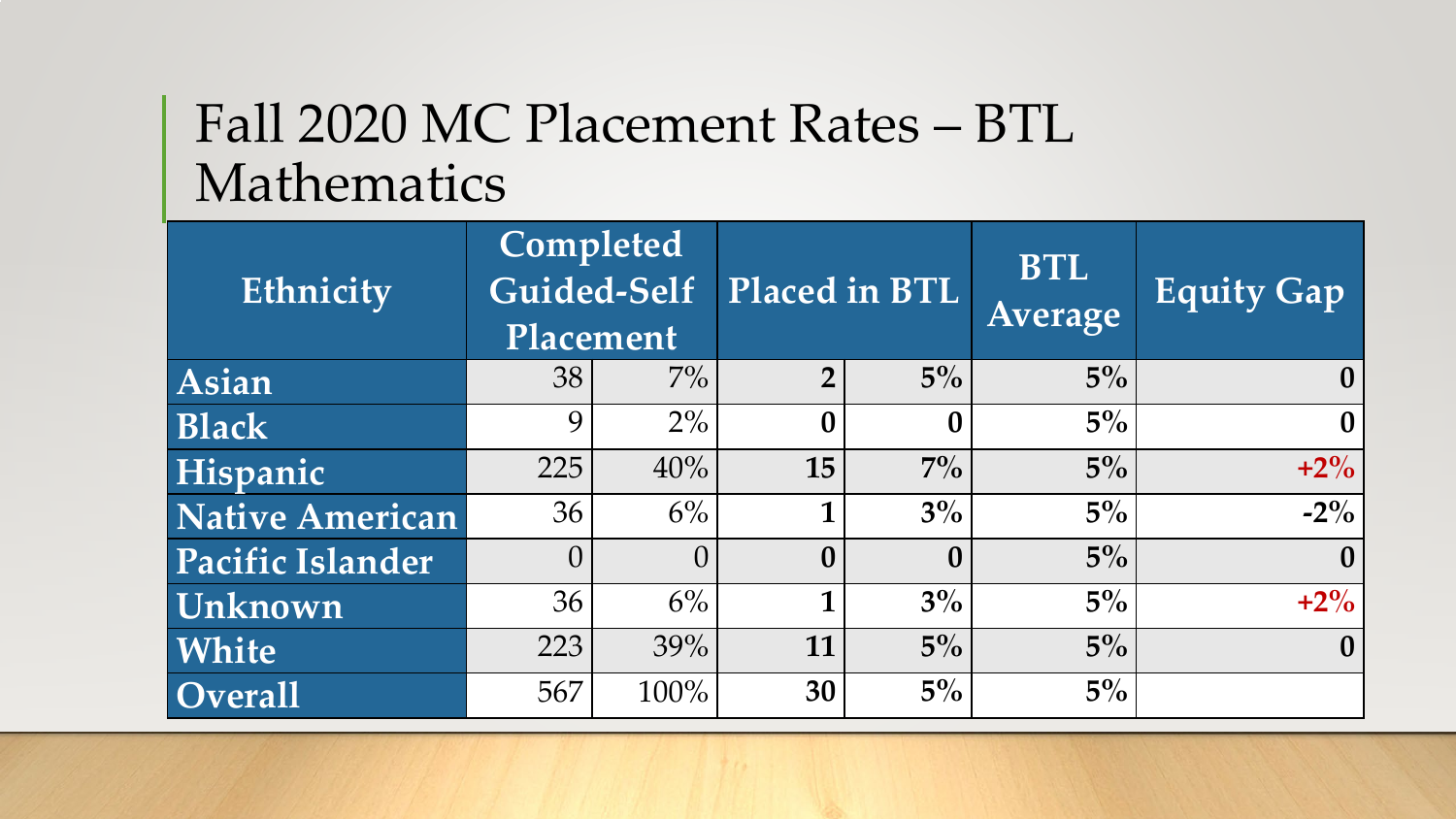# Fall 2020 MC Transfer Level Success Rates - Mathematics

| Ethnicity             | <b>Enrolled In</b><br><b>Transfer Level</b> |                  | <b>Success</b>   |              | Average | <b>Equity Gap</b> |
|-----------------------|---------------------------------------------|------------------|------------------|--------------|---------|-------------------|
| Asian                 | 5                                           | $5\%$            | 5                | 100%         | 57%     | $+43%$            |
| <b>Black</b>          | 5                                           | $5\%$            | $\boldsymbol{0}$ | $0\%$        | $57\%$  | $-57\%$           |
| Hispanic              | 62                                          | 55%              | 32               | $52\%$       | $57\%$  | $-5\%$            |
| Native American       | 6                                           | $5\%$            | $\overline{2}$   | 33%          | $57\%$  | $-24%$            |
| Pacific Islander      | $\boldsymbol{0}$                            | $\boldsymbol{0}$ | $\boldsymbol{0}$ | $\mathbf{0}$ | $57\%$  | $\bf{0}$          |
| Unknown               | 1                                           | $1\%$            | $\mathbf 1$      | $100\%$      | $57\%$  | $+43%$            |
| White                 | 38                                          | 34%              | 24               | 63%          | $57\%$  | $+6\%$            |
| $\overline{O}$ verall | 113                                         | 100%             | 64               | $57\%$       | $57\%$  |                   |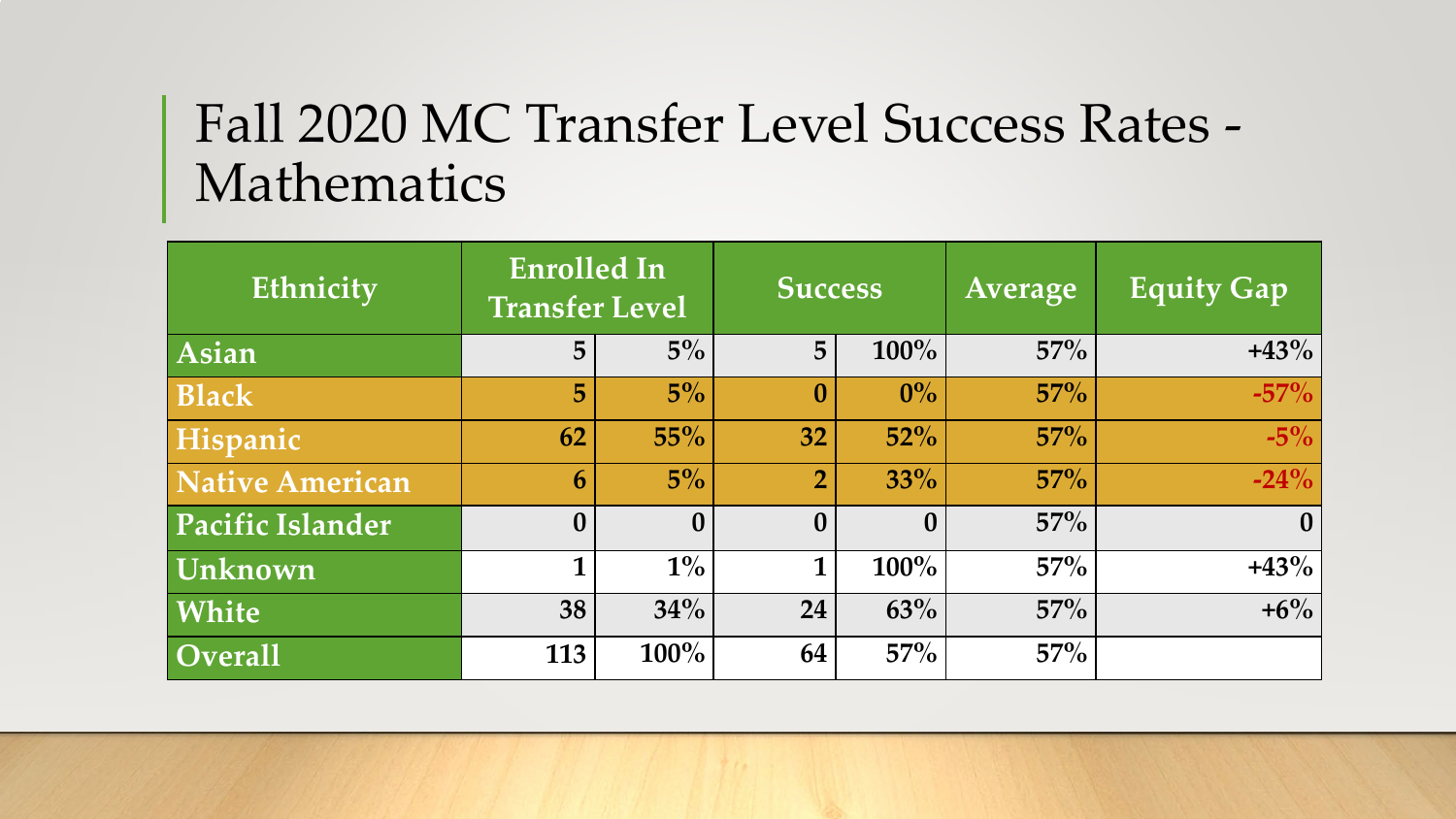## AB705 Revisited

**In order to continue to offer courses in math and English one level below transfer…**

• Throughput (the rate at which students make it through a transfer level math or English) for students beginning one level below transfer is required to be comparable to the throughput for students beginning at transfer level.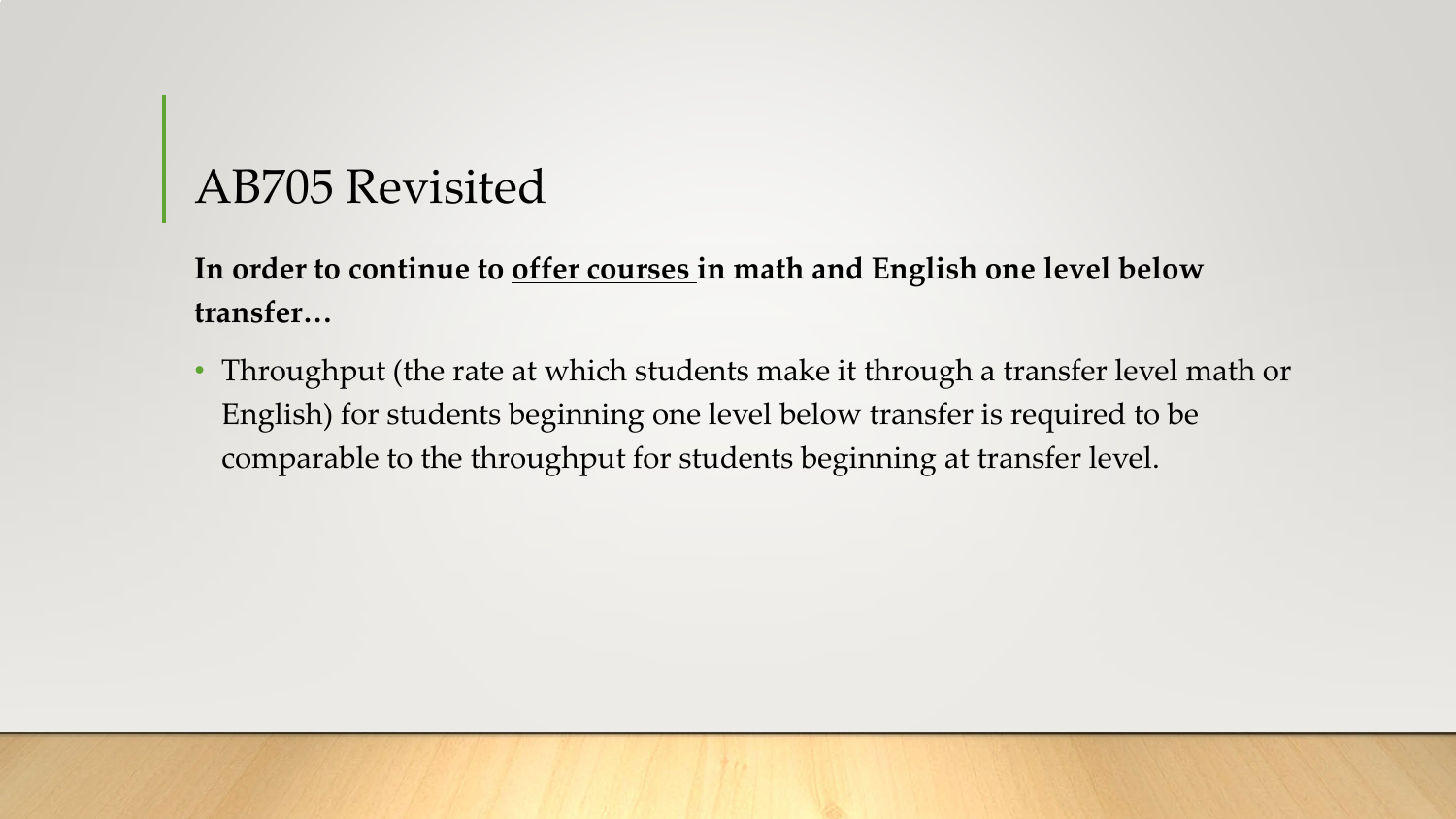## **Conclusion**

Students enrolling below transfer in Math and English at Mendocino College did not complete transfer level work in one year during the 20-21 academic year; therefore, the college can not offer below transfer-level courses (English 85 and Math 80).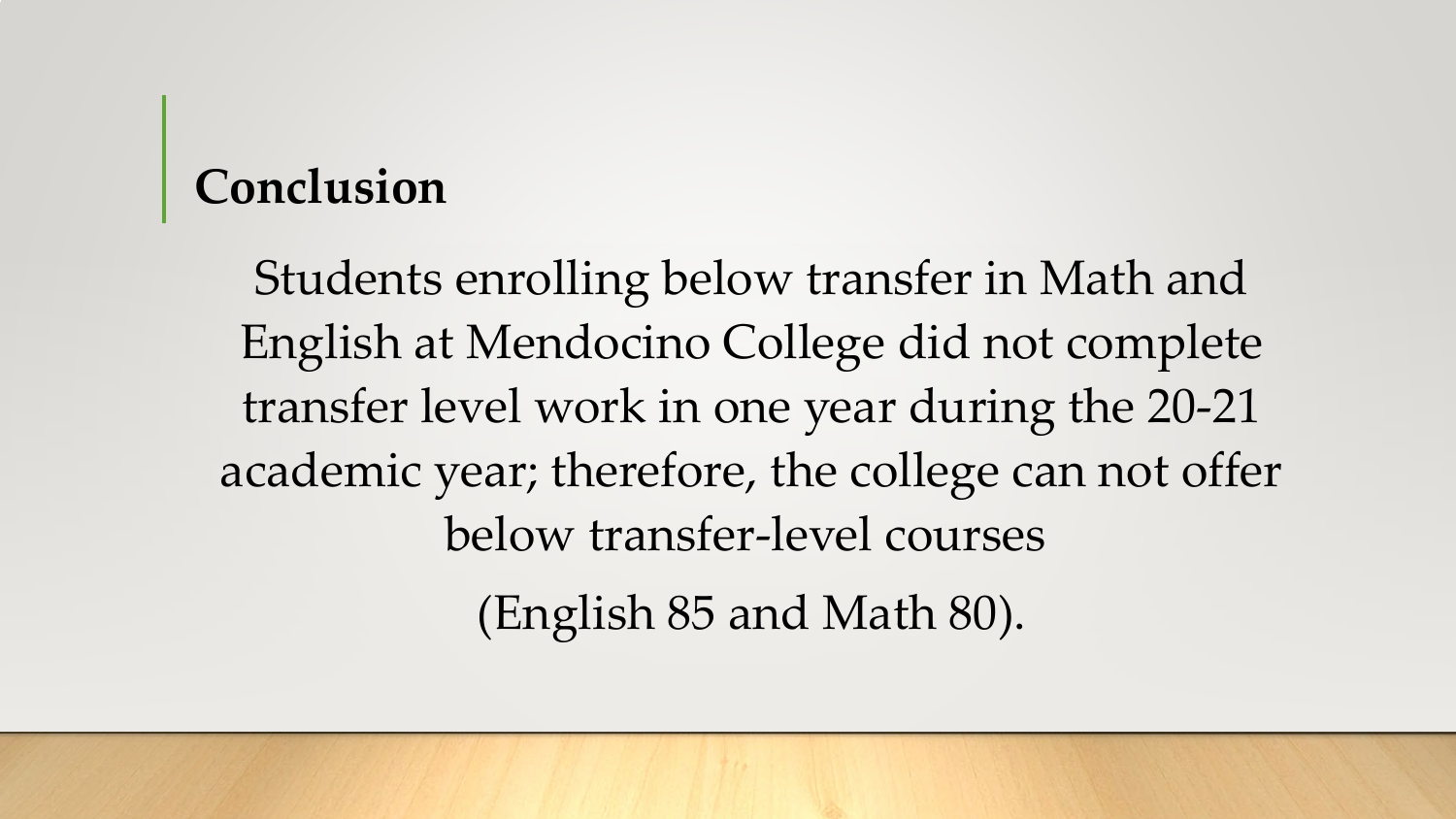# What does this mean at Mendocino College?

- Lots of folks got busy
	- Math and English departments looked at their course sequences and created more support for students entering directly into transfer level math and English
	- Courses and pathways were reviewed through the Curriculum Committee
	- IT department, Instruction Department, Admissions and Records had to work together to re-design web tools for student placement in math and English
	- Materials for students and counselors have been re-made
	- Getting the word out.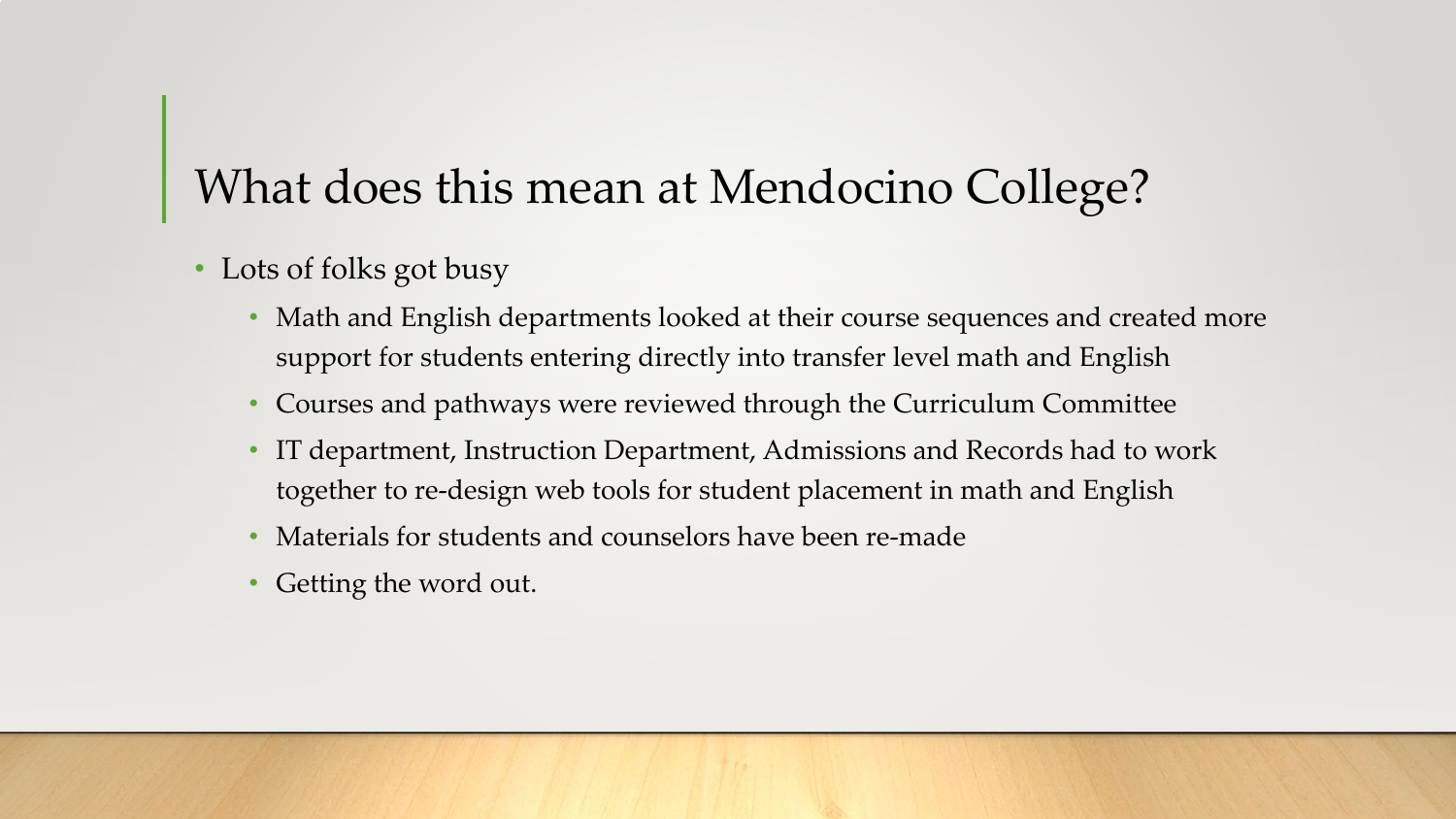## Approved AB705 placements– all self-guided

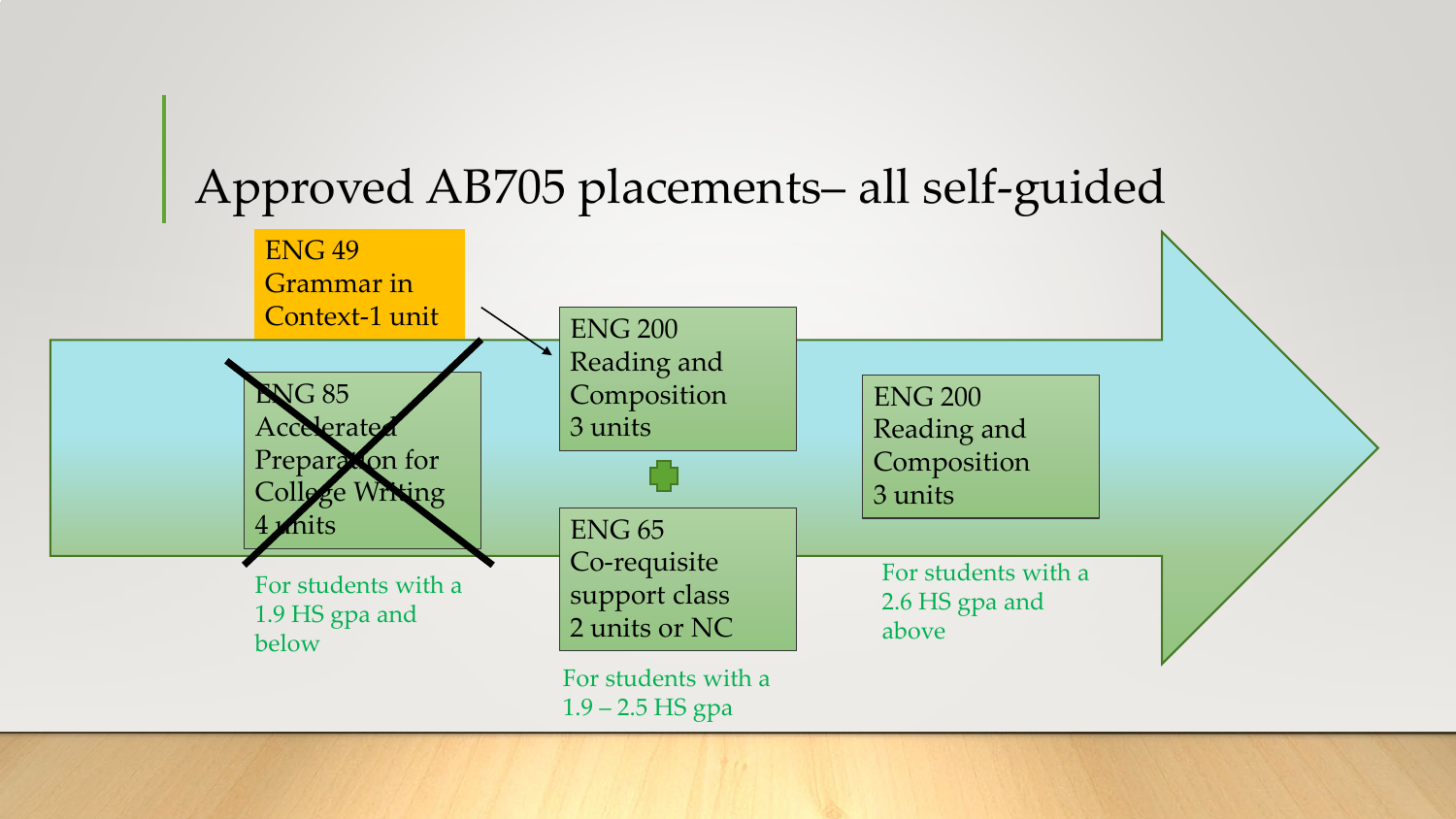# For Math: It's complicated

- Different math classes for students' educational goals
- HS graduation requirement does not include Algebra II
- Local Associate degree requirement is Math 80 (Ed. Code)
- Math 80 has been the required course for Allied Health pathways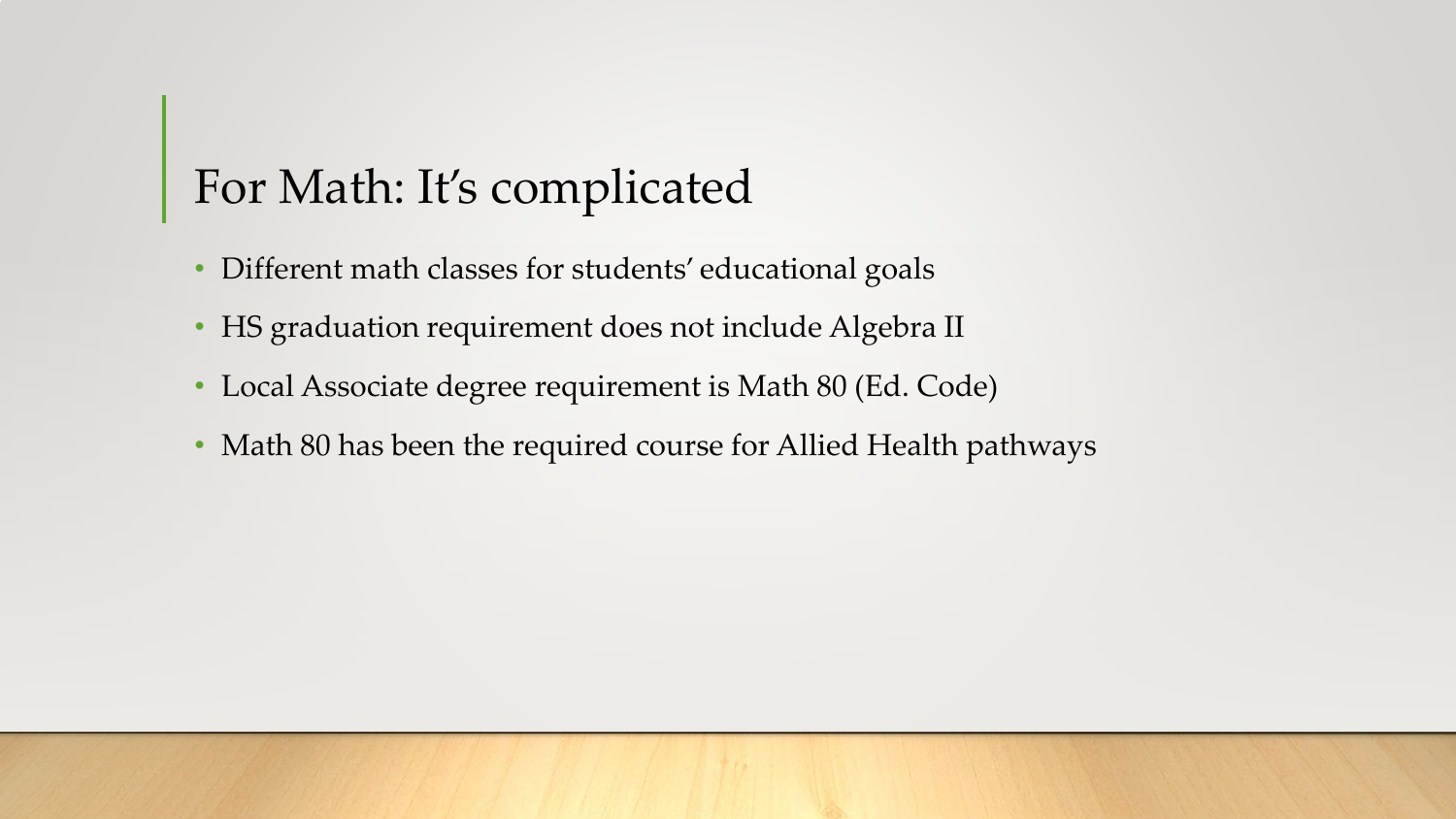

 $1.0 -$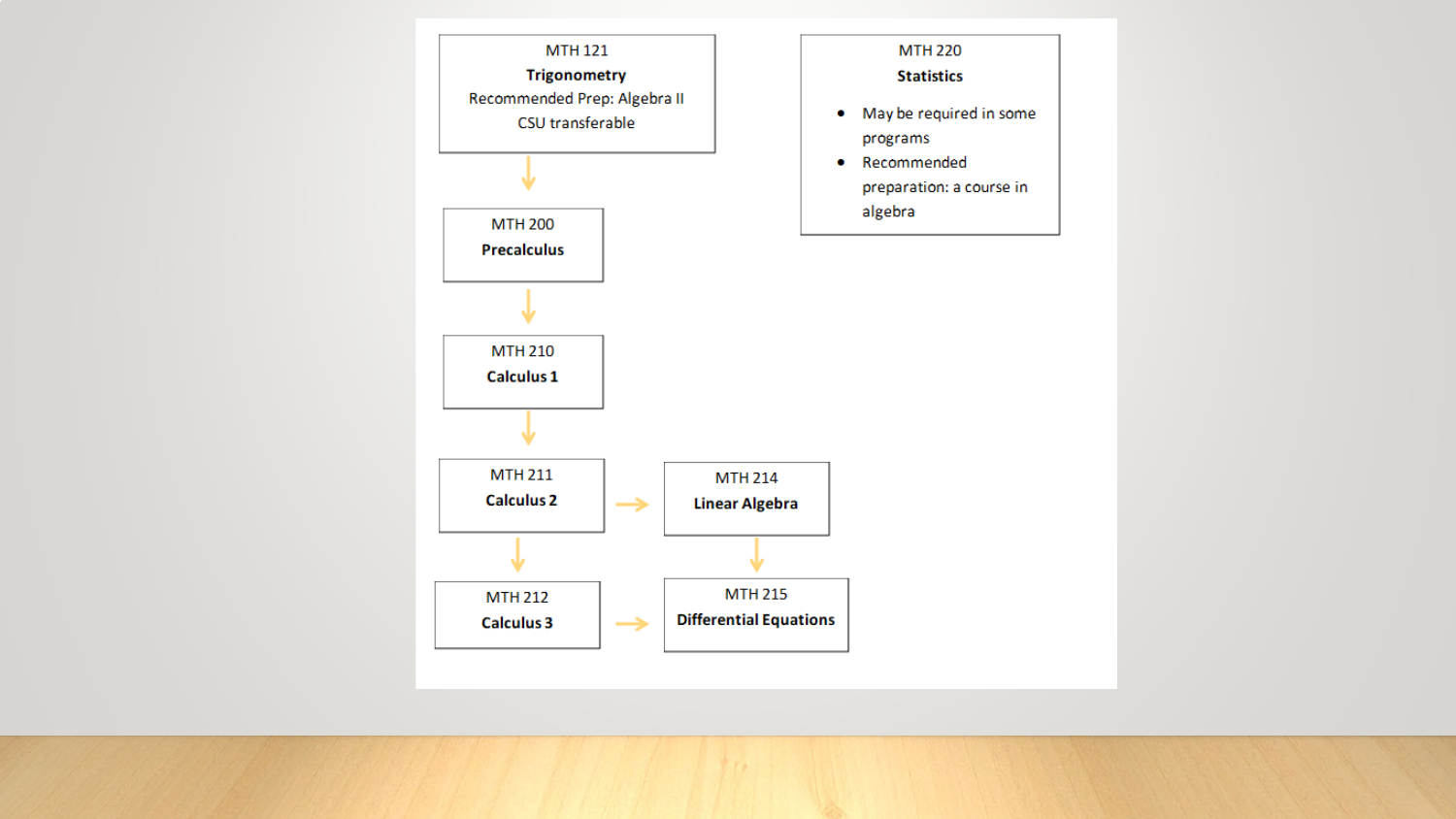# Fall 2022 AB705 placements – placement based on multiple measures

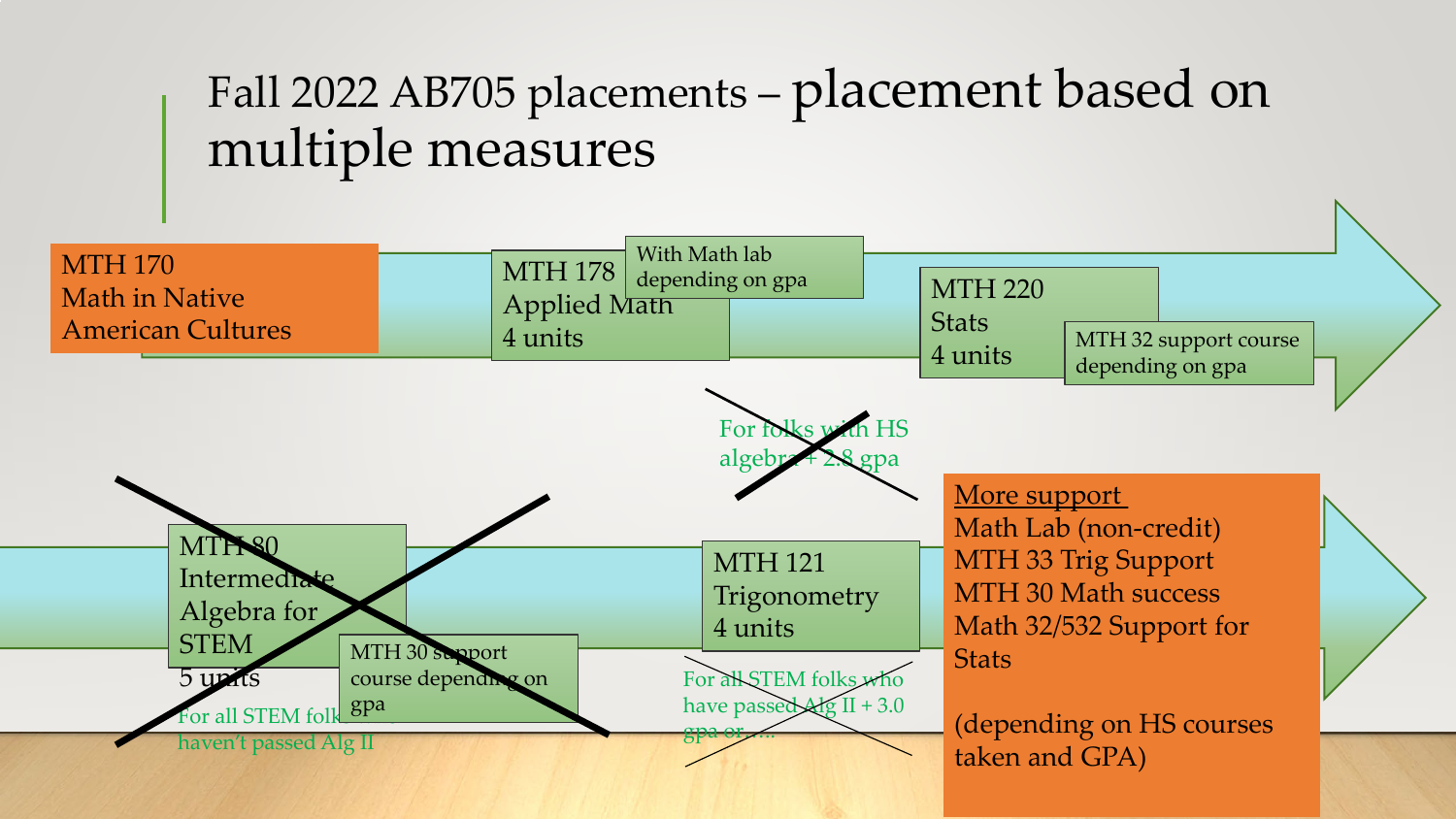# Challenges and Opportunities --Math

- There are concerns about eliminating Intermediate Algebra as it is the Allied Health math prep/Opportunity to develop new courses and/or support for success in Chemistry (gateway science for Allied Health)
- Basic Algebra is the graduation requirement at local high schools (not Intermediate Algebra. There are concerns that we might limit the student populations with access to a STEM pathway.
- Opportunity to develop more non-credit support in below transfer math. Some is already developed to help bridge content for students.
- CCAP dual enrollment MTH 80